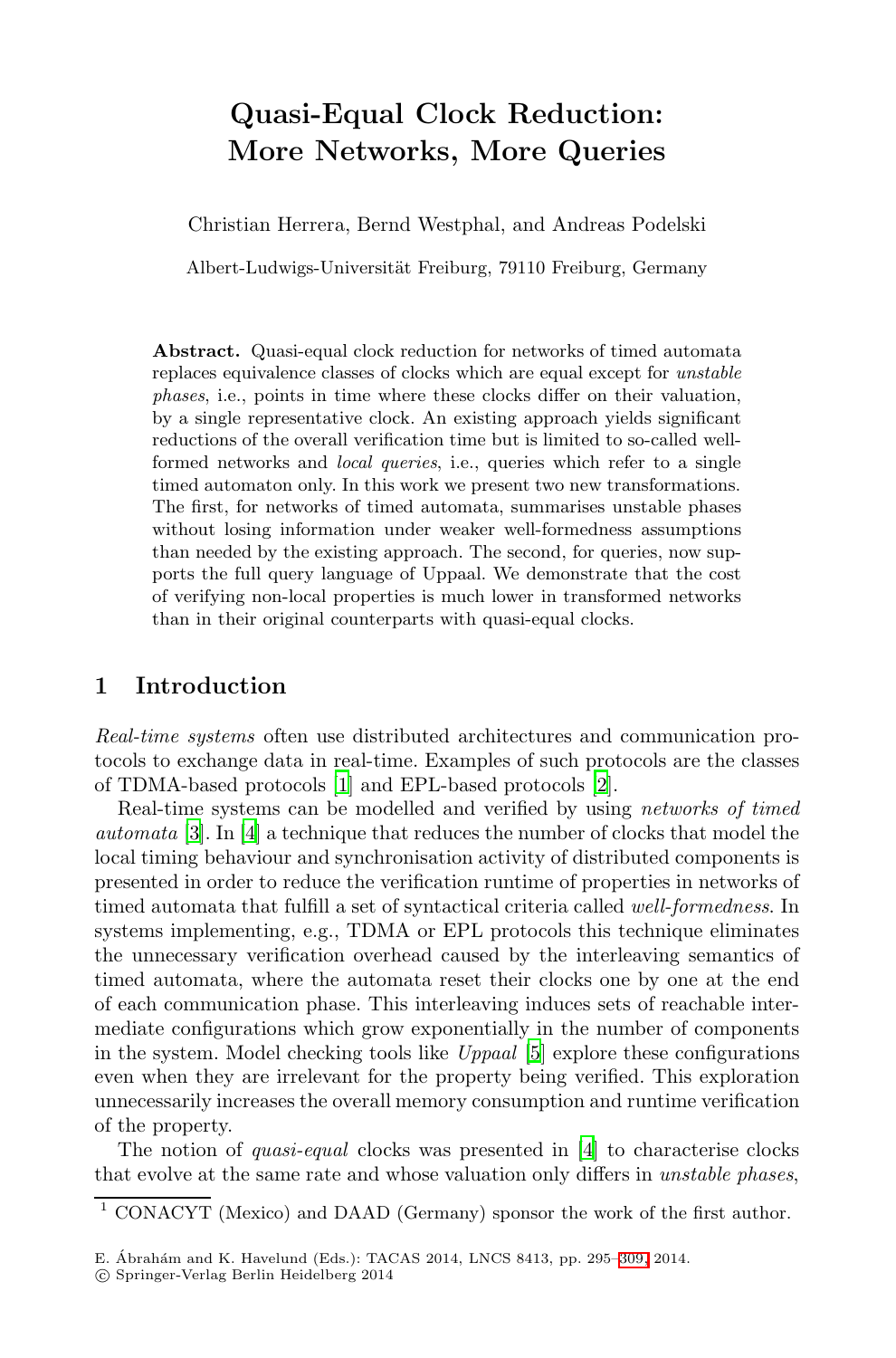i.e., points in [tim](#page-14-3)e where these clocks are reset one by one. Sets of quasi-equal clocks induce *equivalence classes* in networks of timed automata.

Although the technique introduced in [4] shows promising results for transformed networks, the technique has two severe drawbacks. Namely, it loses all the information from intermediate configurations and it supports only *local queries*, i.e., properties defined over single timed automaton of well-formed networks. A concrete consequence of these drawbacks can be observed in the system with quasi-equal clocks presented in [6] which implements an EPL protocol. In the transformed model of this system it is not possible to perform the sanity check that a given automaton receives configuration data from other system components right before this automaton resets its quasi-equal clock. The check involves querying information of several automata from intermediate configurations. System properties are quite often expressed in terms of several automata.

To overcome these limitations, in this work we revisit the reduction of quasiequal clocks in networks of timed automata, and we present an approach based on the following new idea. For each set of quasi-equal clocks we summarise unstable configurations using dedicated locations of automata introduced during network transformation. Queries which explicitly refer to unstable configurations are rewritten to refer to the newly introduced summary location instead. The dedicated summary locations also allow us to support *complex* resetting edges in the original model, i.e. edges with synchronisation of assignments other than clock resets. This allows us to extend the queries that we support as per our new approach which is also a source-to-source transformation, i.e. our approach can be used with a wide range of [mo](#page-14-1)del-checking tools.

Our approach aims to provide the modelling engineer with a system optimisation technique which allows him to naturally model systems without caring to optimise them for verification. Our contributions are: (1) We now support properties referring to multiple timed automata, in particular properties which query (possibly overlapping) unstable configurations. (2) We enlarge the applicability of our new approach by relaxing the well-formedness criteria presented in [4]. Our approach allows us to prove in a much simpler and more elegant way (without a need for the reord[eri](#page-2-0)ng lemma from [4]) that transformed networks are weakly bisimilar to their original counterparts. We show that properties wrt. an original network are fully preserved [in](#page-9-0) the transformed network, i.e., the transformed network satisfies a transformed property if and only if the original network satisfies th[e o](#page-12-0)riginal property. We evaluate our approach on six real world examples, three of them new, where we ob[ser](#page-13-2)ve significant improvements in the verification cost of non-local queries compared to the cost of verifying them in the original networks.

The paper is organized as follows. In Section 2, we provide basic definitions. Section 3 introduces the formal definition of *well-formed* networks and presents the algorithm that implements our approach. In Section 4, we formalise the relation of a well-formed network and its transformed network and prove the correctness of our approach. In Section 5, we compare the verification time of six real world examples before and after applying our approach. Section 6 concludes.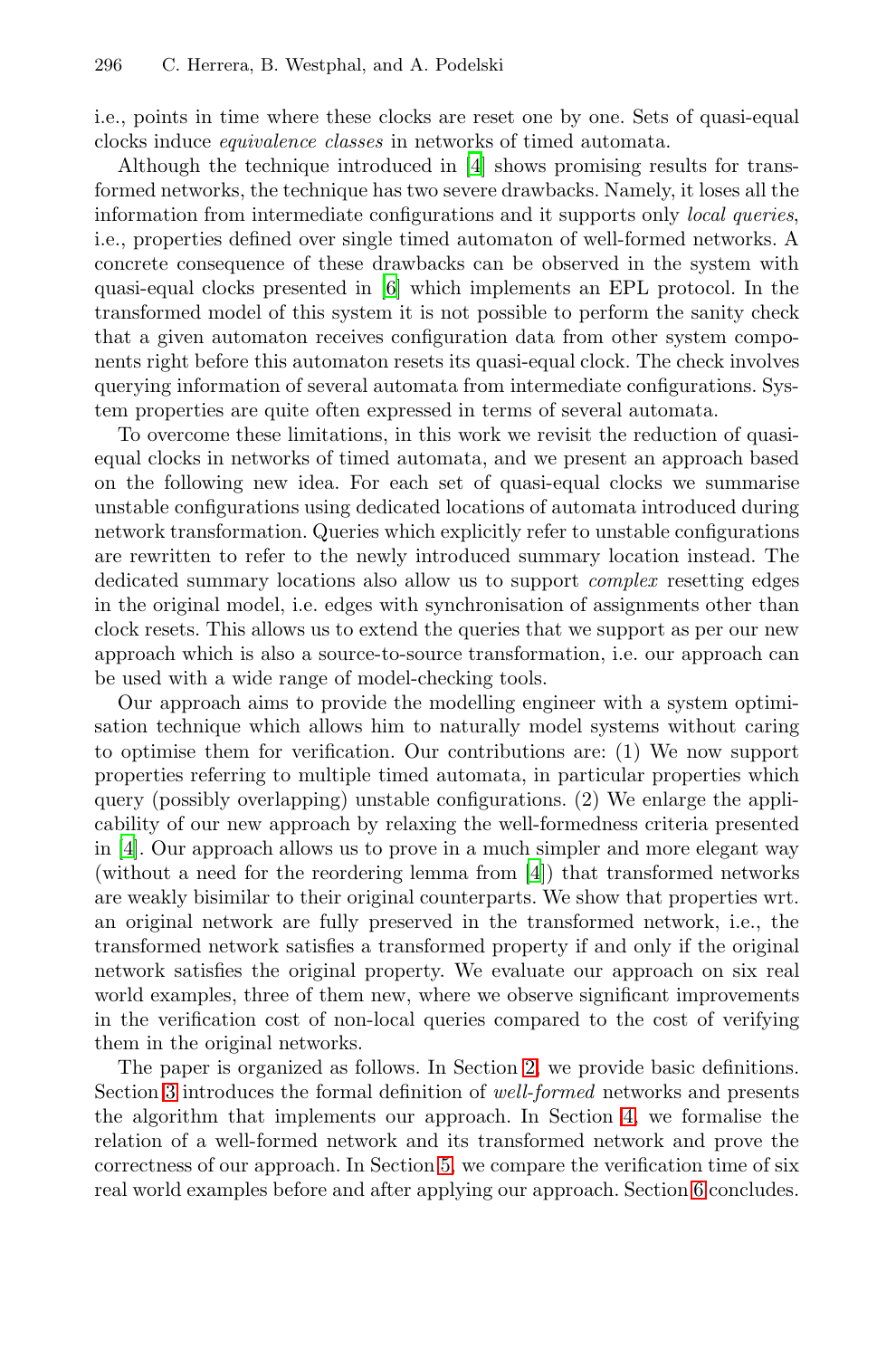**Related Work.** The methods in [7–9] eliminate clocks by using static analysis over single timed automaton, networks of timed automata and parametric timed automata, respectively. The approaches in [7, 8] reduce the number of clocks in timed automata by detecting *equal* and *active* clocks. Two clocks are equal in a location if both are reset by the same incoming edge, so just one clock for each [set](#page-14-4) of equal clocks is necessary to determine the future behavior of the system. A clock is active at a certain location if this clock appears in the invariant of that location, or in the guard of an outgoing edge of such a location, or another active clock takes its value when taking an outgoing edge. Non-active clocks play no role in the future evolution of the system and therefore can be eliminated. In [9] the same principle of active clocks is used in parametric timed automata. Our benchmarks use at most one clock per component which is always active, hence the equal and active approach is not applicable on them.

<span id="page-2-0"></span>The work in [[10,](#page-14-5) 11] uses *observers*, i.e., single components encoding properties of a system, to reduce clocks in systems. For each location of the observer, the technique can deactivate clo[cks](#page-14-6) if they do not play a role in the future evolution of this observer. Processing our benchmarks in order to encode properties as per the observers approach may be more expensive than our method (one observer per property), and may not guarantee the preservation of information from intermediate config[ura](#page-14-7)tions which in the case of our EPL benchmark is needed. In general using observers to characterise non-local queries is not straightforward.

In sequential timed automata [12], one set of quasi-equal clocks is syntactically declared. Those quasi-equal clocks are implicitly reduced by applying the sequential composition operator. The work in [13] avoids the use of shared clocks in single timed automaton by replacing shared clocks with fresh ones if the evolution of these automata does not depend on these clocks. This approach increments [the](#page-14-8) number of clocks (in contrast to ours). Our benchmarks do not use shared clocks. The approach in [14] detects quasi-equal clocks in networks of timed automata. Interestingly, the authors demonstrate the feasibility of their approach in benchmarks that we also use in this paper.

## **2 Preliminaries**

Following the presentation in [15], we here recall the following definitions.

Let X be a set of *clocks*. The set  $\Phi(\mathcal{X})$  of *simple clock constraints* over X is defined by the grammar  $\varphi ::= x \sim c \mid x - y \sim c \mid \varphi_1 \wedge \varphi_2$  where  $x, y \in$ <sup>X</sup>, <sup>c</sup> <sup>∈</sup> <sup>Q</sup>≥<sup>0</sup>, and ∼∈{<, <sup>≤</sup>, <sup>≥</sup>, >}. Let <sup>Φ</sup>(V) be a set of *integer constraints* over *variables* V. The set  $\Phi(\mathcal{X}, V)$  of *constraints* comprises  $\Phi(\mathcal{X}), \Phi(V)$ , and conjunctions of clock and integer constraints. We use  $clocks(\varphi)$  and  $vars(\varphi)$ to respectively denote the set of clocks and variables occurring in a constraint  $\varphi$ . We assume the canonical satisfaction relation " $\models$ " between *valuations*  $\nu$ :  $\mathcal{X} \cup \mathcal{V} \rightarrow$  *Time*  $\cup \mathbb{Z}$  and constraints, with *Time* =  $\mathbb{R}_{\geq 0}$ . A timed automaton A is a tuple  $(L, B, \mathcal{X}, \mathcal{V}, I, E, \ell_{ini})$ , which consists of a finite set of *locations* L, where  $\ell_{ini}$  ∈ L is the initial location, a finite set B of *actions* comprising the *internal action*  $\tau$ , finite sets  $\mathcal X$  and  $\mathcal V$  of clocks and variables, a mapping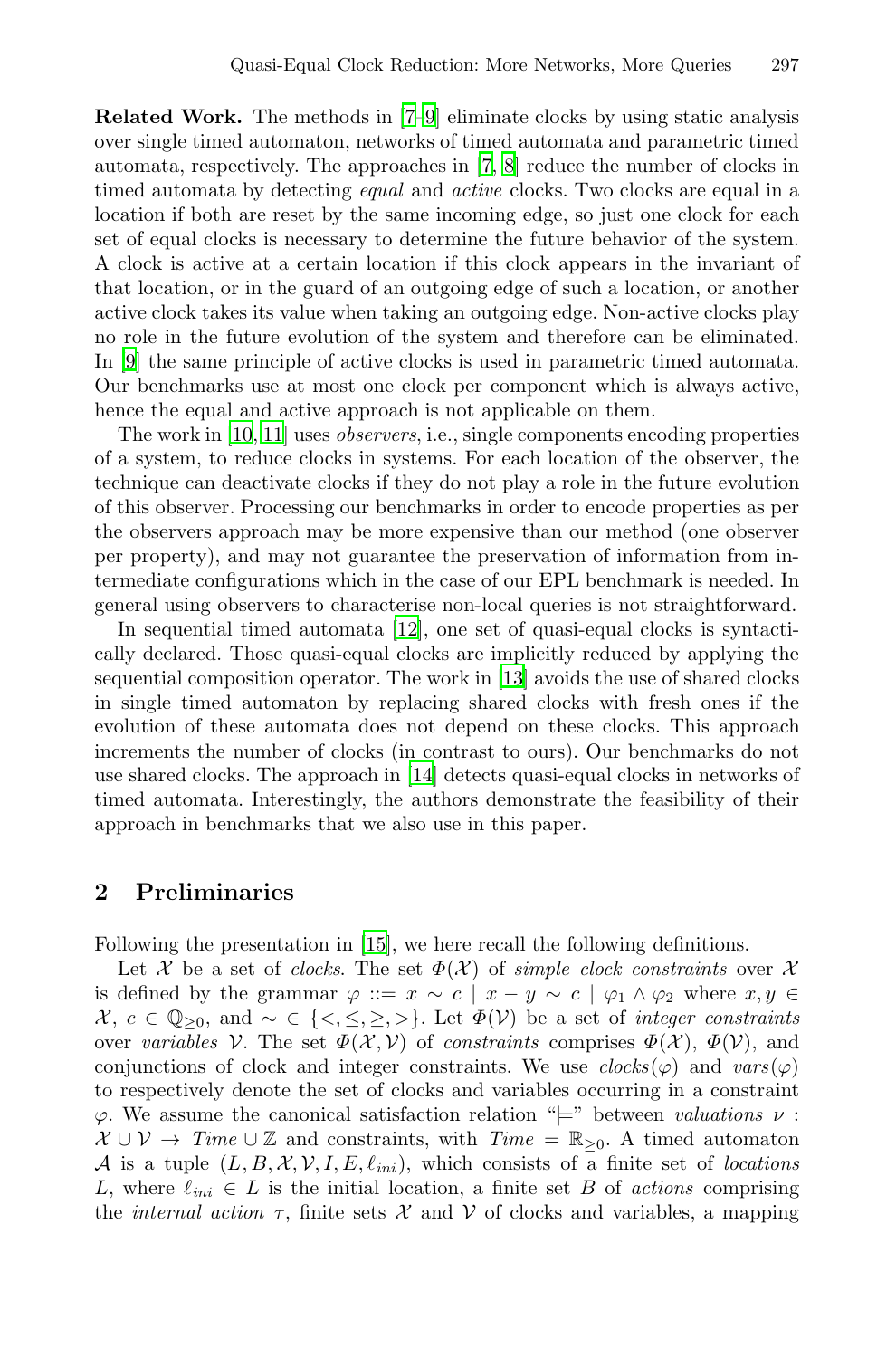$I: L \to \Phi(\mathcal{X})$ , that assigns to each location a *clock constraint*, and a set of  $edges \ E \subseteq L \times B \times \Phi(\mathcal{X}, \mathcal{V}) \times \mathcal{R}(\mathcal{X}, \mathcal{V}) \times L$ . An edge  $e = (\ell, \alpha, \varphi, \vec{r}, \ell') \in E$ from location  $\ell$  to  $\ell'$  involves an action  $\alpha \in B$ , a *guard*  $\varphi \in \Phi(\mathcal{X}, \mathcal{V})$ , and a *reset vector*  $\vec{r} \in \mathcal{R}(\mathcal{X}, \mathcal{V})$ . A reset vector is a finite, possibly empty sequence of *clock resets*  $x := 0, x \in \mathcal{X}$ , and *assignments*  $v := \psi_{int}$ , where  $v \in \mathcal{V}$  and  $\psi_{int}$  is an integer expression over V. We write  $\mathcal{X}(\mathcal{A})$ ,  $\ell_{ini}(\mathcal{A})$ , etc., to denote the set of clocks, the initial location, etc., of  $\mathcal{A}$ ; *clocks*( $\vec{r}$ ) and *vars*( $\vec{r}$ ) to denote the sets of clocks and variables occurring in  $\vec{r}$ , respectively. We use  $\beta(e)$  to denote the set of basic elements (locations, reset vector, etc.) of an edge  $e \in E(\mathcal{A})$ . We use the following operation of complementation on actions ·, which is defined by  $\overline{\alpha!} = \alpha?$ ,  $\overline{\alpha?} = \alpha!$  and  $\overline{\tau} = \tau$ . A *network* N *(of timed automata)* consists of a finite set  $A_1, \ldots, A_N$  of timed automata with pairwise disjoint sets of clocks and pairwise disjoint sets of locations and a set  $\mathcal{B}(\mathcal{N}) \subseteq \bigcup_{i=1}^{N} B(\mathcal{A}_i)$  of *broadcast channels*. We write  $A \in \mathcal{N}$  if and only if  $A \in \{A_1, \ldots, A_N\}$ .

The operational semantics of the network  $\mathcal N$  is the labelled transition system  $\mathcal{T}(\mathcal{N}) = (Conf(\mathcal{N}), Time \cup \{\tau\}, \{\frac{\lambda}{\gamma} | \lambda \in Time \cup \{\tau\}\}, C_{ini})$ . The set of configurations *Conf* (N) consists of pairs of *location vectors*  $\langle \ell_1, \ldots, \ell_N \rangle$  from  $\times_{\substack{i=1 \ n \ n}}^N L(\mathcal{A}_i)$ and valuations of  $\bigcup_{1 \leq i \leq N} \mathcal{X}(\mathcal{A}_i) \cup \mathcal{V}(\mathcal{A}_i)$  which satisfy the constraint  $\bigwedge_{i=1}^N I(\ell_i)$ . We write  $\ell_{s,i}$ ,  $1 \leq i \leq N$ , to denote the location which automaton  $\mathcal{A}_i$  assumes in configuration  $s = \langle \vec{l}_s, \nu_s \rangle$  and  $\nu_{s,i}$  to denote  $\nu_s|_{\mathcal{V}(\mathcal{A}_i) \cup \mathcal{X}(\mathcal{A}_i)}$ . Between two configurations  $s, s' \in Conf(\mathcal{N})$  there can be four kinds of transitions. There is a delay transition  $\langle \vec{\ell}_s, \nu_s \rangle \stackrel{t}{\rightarrow} \langle \vec{\ell}_{s'}, \nu_{s'} \rangle$  if  $\nu_s + t' \models \bigwedge_{i=1}^N I_i(\ell_{s,i})$  for all  $t' \in [0, t]$ , where  $\nu_s + t'$  denotes the valuation obtained from  $\nu_s$  by time shift t'. There is a *local transition*  $\langle \vec{\ell}_s, \nu_s \rangle \rightarrow \langle \vec{\ell}_s', \nu_{s'} \rangle$  if there is an edge  $(\ell_{s,i}, \tau, \varphi, \vec{r}, \ell_{s',i}) \in E(\mathcal{A}_i)$ ,  $1 \leq i \leq N$ , such that  $\vec{\ell}_{s'} = \vec{\ell}_s[\ell_{s,i} := \ell_{s',i}], \nu_s \models \varphi, \nu_{s'} = \nu_s[\vec{r}],$  and  $\nu_{s'} \models I_i(\ell_{s',i}).$ There is a *synchronization transition*  $\langle \vec{\ell_s}, \nu_s \rangle \stackrel{\tau}{\rightarrow} \langle \vec{\ell_{s'}}, \nu_{s'} \rangle$  if there are  $1 \leq i, j \leq$  $N, i \neq j$ , a channel  $b \in B(\mathcal{A}_i) \cap B(\mathcal{A}_j)$ , and edges  $(\ell_{s,i}, b!, \varphi_i, \vec{r}_i, \ell_{s',i}) \in E(\mathcal{A}_i)$ and  $(\ell_{s,j}, b?, \varphi_j, \vec{r}_j, \ell_{s',j}) \in E(\mathcal{A}_j)$  such that  $\vec{\ell}_{s'} = \vec{\ell}_s[\ell_{s,i} := \ell_{s',i}][\ell_{s,j} := \ell_{s',j}],$  $\nu_s \models \varphi_i \wedge \varphi_j, \nu_{s'} = \nu_s[\vec{r}_i][\vec{r}_j],$  and  $\nu_{s'} \models I_i(\ell_{s',i}) \wedge I_j(\ell_{s',j}).$  Let  $b \in \mathcal{B}$  be a broadcast channel and  $1 \leq i_0 \leq N$  such that  $(\ell_{s,i_0}, b!, \varphi_{i_0}, \vec{r}_{i_0}, \ell_{s',i_0}) \in E(\mathcal{A}_{i_0})$ . Let  $1 \leq i_1, \ldots, i_k \leq N, k \geq 0$ , be those indices different from  $i_0$  such that there is an edge  $(\ell_{s,i_j}, b$ ?,  $\varphi_{i_j}, \vec{r}_{i_j}, \ell_{s',i_j}) \in E(\mathcal{A}_{i_j})$ . There is *broadcast transition*  $\langle \vec{\ell}_s, \nu_s \rangle \stackrel{\tau}{\rightarrow}$  $\langle \vec{\ell}_{s'}, \nu_{s'} \rangle$  in  $\mathcal{T}(\mathcal{N})$  if  $\vec{\ell}_{s'} = \vec{\ell}_{s}[\ell_{s,i_0} := \ell_{s',i_0}] \cdots [\ell_{s,i_k} := \ell_{s',i_k}], \nu_s \models \bigwedge_{j=0}^k \varphi_{i_j}$  $\nu_{s'} = \nu_s[\vec{r}_{i_0}] \cdots [\vec{r}_{i_k}],$  and  $\nu_{s'} \models \bigwedge_{j=0}^k I_{i_j}(\ell_{s',i_j})$ .  $\mathcal{C}_{ini} = \{\langle \vec{\ell}_{ini}, \nu_{ini} \rangle\} \cap Conf(N),$ where  $\vec{\ell}_{ini} = \langle \ell_{ini,1}, \ldots, \ell_{ini,N} \rangle$  and  $\nu_{ini}(x) = 0$  for each  $x \in \mathcal{X}(\mathcal{A}_i), 1 \leq i \leq N$ . A finite or infinite sequence  $\sigma = s_0 \xrightarrow{\lambda_1} s_1 \xrightarrow{\lambda_2} s_2 \dots$  is called *transition sequence* (starting in  $s_0 \in \mathcal{C}_{ini}$ ) of N. Sequence  $\sigma$  is called *computation* of N if and only if it is infinite and  $s_0 \in \mathcal{C}_{ini}$ . We denote the set of all computations of N by  $\Pi(\mathcal{N})$ . A configuration s is called *reachable* (in  $\mathcal{T}(\mathcal{N})$ ) if and only if there exists a computation  $\sigma \in \Pi(\mathcal{N})$  such that s occurs in  $\sigma$ .

The set of *basic formulae* over N is given by the grammar  $\beta ::= \ell \mid \neg \ell \mid \varphi$ where  $\ell \in L(\mathcal{A}_i), 1 \leq i \leq n$ , and  $\varphi \in \Phi(\mathcal{X}(\mathcal{N}), \mathcal{V}(\mathcal{N}))$ . Basic formula  $\beta$  is satisfied by configuration  $s \in Conf(\mathcal{N})$  if and only if  $\ell_{s,i} = \ell, \ell_{s,i} \neq \ell$ , or  $\nu_s \models \varphi$ , resp. A *reachability query EPF* over  $\mathcal N$  is  $\exists \Diamond C F$  where  $CF$  is a *configuration formula*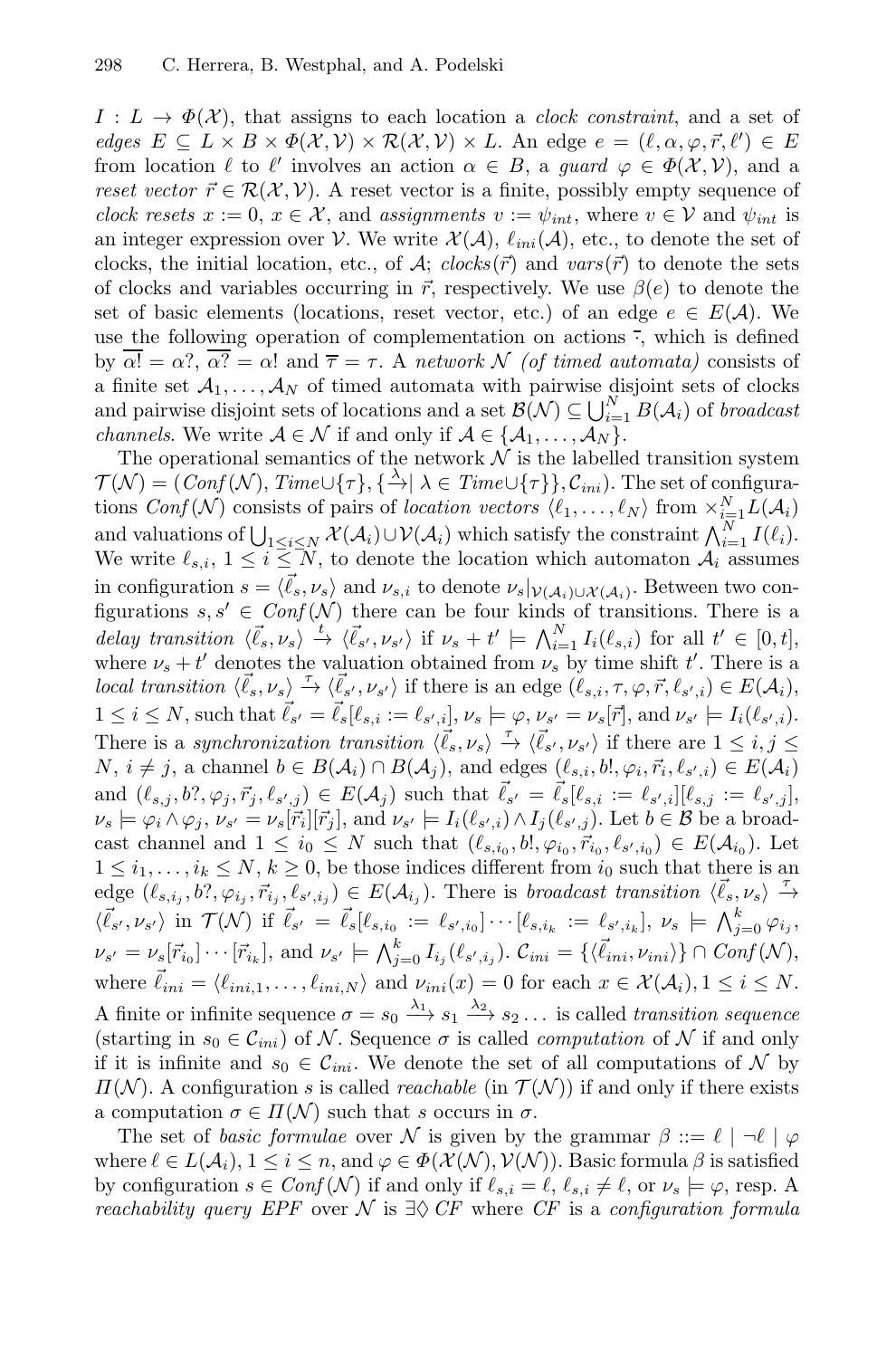over N, i.e., any logical connection of basic formulae. We use  $\beta(CF)$  to denote the set of basic formulae in *CF*.  $N$  satisfies  $\exists \Diamond C F$ , denoted by  $N \models \exists \Diamond C F$ , if and only if there is a configuration s reachable in  $\mathcal{T}(\mathcal{N})$  s.t.  $s \models \mathit{CF}$ .

We recall from [4] the following definitions. Given a network  $\mathcal N$  with clocks X, two clocks x, y ∈ X are called *quasi-equal*, denoted by  $x ≈ y$ , if and only if for all computation paths of  $N$ , the valuations of x and y are equal, or the valuation of one of them is equal to 0, i.e., if  $\forall s_0 \stackrel{\lambda_1}{\longrightarrow} s_1 \stackrel{\lambda_2}{\longrightarrow} s_2 \cdots \in \Pi(\mathcal{N}) \ \forall i \in \mathbb{N}$  $\mathbb{N}_0 \bullet \nu_{s_i} \models (x = 0 \vee y = 0 \vee x = y)$ . In the following, we use  $\mathcal{EC}_\mathcal{N}$  to denote the set  ${Y \in \mathcal{X}/\simeq |1 \lt |Y|}$  of equivalence classes of *quasi-equal* clocks of N with at least two elements. For each  $Y \in \mathcal{X}/\simeq$ , we assume a designated representative denoted by  $rep(Y)$ . For  $x \in Y$ , we use  $rep(x)$  to denote  $rep(Y)$ . Given a constraint  $\varphi \in \Phi(\mathcal{X}, \mathcal{V})$ , we write  $\Gamma(\varphi)$  to denote the constraint that is obtained by syntactically replacing each occurrence of a clock  $x \in \mathcal{X}$  in  $\varphi$ , by the representative *rep*(x). Given an automaton  $A \in \mathcal{N}$ , a set of clocks  $X \subseteq \mathcal{X}(\mathcal{A})$ , and a set of variables  $V \subseteq V(\mathcal{A})$ , we use  $\mathcal{SE}_X(\mathcal{A})$  to denote the set of *simple resetting edges* of  $A$  which reset clocks from  $X$ , have action  $\tau$ , no variables occur in their guards, and do not update any variables, i.e.,  $\mathcal{SE}_X(\mathcal{A}) = \{(\ell, \alpha, \varphi, \vec{r}, \ell') \in$  $E(\mathcal{A}) \mid \text{clocks}(\vec{r}) \cap X \neq \emptyset \land \alpha = \tau \land \text{vars}(\varphi) = \emptyset \land \text{vars}(\vec{r}) = \emptyset$ . We use  $\mathcal{CE}_X(\mathcal{A})$ to denote the set of *complex resetting edges* of <sup>A</sup> which reset clocks from <sup>X</sup> and have an action different from  $\tau$  or update some variables, i.e.,  $\mathcal{CE}_Y(\mathcal{A}) =$  $\{(\ell, \alpha, \varphi, \vec{r}, \ell') \in E(\mathcal{A}) \mid \text{clocks}(\vec{r}) \cap X \neq \emptyset \land (\text{vars}(\vec{r}) \cap V \neq \emptyset \lor \alpha \neq \tau)\}.$ We use  $\mathcal{LS}_{X}(\mathcal{A})$  and  $\mathcal{LC}_{X}(\mathcal{A})$  to respectively denote the set of locations (source and destination) of simple and complex resetting edges wrt.  $X$  of  $A$ . We use  $\mathcal{E}_X(\mathcal{A}) = \mathcal{S}\mathcal{E}_X(\mathcal{A}) \cup \mathcal{C}\mathcal{E}_X(\mathcal{A})$  to denote the set of resetting edges of A which reset clocks from X, and  $\mathcal{RES}_X(\mathcal{N})$  to denote the set of automata in N which have a resetting edge, i.e.,  $\mathcal{RES}_{X}(\mathcal{N}) = \{ \mathcal{A} \in \mathcal{N} \mid \mathcal{E}_{X}(\mathcal{A}) \neq \emptyset \}$ . A location  $\ell(\ell')$ is called is called *reset (successor) location* wrt.  $Y \in \mathcal{EC}_\mathcal{N}$  in  $\mathcal{N}$  if and only if there is a resetting edge in  $\mathcal{SE}_Y(\mathcal{A}) \cup \mathcal{CE}_Y(\mathcal{A})$  from (to)  $\ell$  ( $\ell'$ ). We use  $\mathcal{RL}_Y(\mathcal{N})$  $(\mathcal{RL}_{Y}^{+}(\mathcal{N}))$  to denote the set of reset (successor) locations wrt. Y in N and we set  $RL_{EC_{\mathcal{N}}}(\mathcal{N}) := \bigcup_{Y \in \mathcal{EC}_{\mathcal{N}}} RL_Y(\mathcal{N})$  and similarly  $RL_{EC_{\mathcal{N}}}^+(\mathcal{N})$ .

A configuration  $s \in \mathcal{C}$ *onf* (N) is called *stable* wrt.  $Y \in \mathcal{EC}_\mathcal{N}$  if and only if all clocks in Y have the same value in s, i.e., if  $\forall x \in Y \bullet \nu_s(x) = \nu_s(rep(x)).$ We use  $\mathcal{SC}_{N}^{Y}$  to denote the set of all configurations that are stable wrt. Y and  $SC_N$  to denote the set  $\bigcap_{Y \in \mathcal{EC}_N} SC_N^Y$  of *globally stable* configurations of N. Configurations not in  $SC_N$  are called *unstable*. An edge e of a timed automaton A in network  $N$  is called *delayed* if and only if time must pass before  $e$  can be taken, i.e., if  $\forall s_0 \xrightarrow{\lambda_1} E_1 \ s_1 \dots s_{n-1} \xrightarrow{\lambda_n} E_n \ s_n \in \Pi(\mathcal{N}) \bullet e \in E_n \implies$  $\exists 0 \leq j \leq n \bullet \lambda_j \in \mathit{Time} \setminus \{0\} \land \forall j \leq i \leq n \bullet E(\mathcal{A}) \cap E_i = \emptyset.$  Where we write  $s_i \xrightarrow{\lambda_i} E_i$   $s_{i+1}, i \in \mathbb{N}^{>0}$ , to denote that the transition  $s_i \xrightarrow{\lambda_i} s_{i+1}$ is justified by the set of edges  $E_i$ ;  $E_i$  is empty for delay transitions, i.e., if  $\lambda_i \in \text{Time}$ . We say  $\mathcal{EC}_\mathcal{N}$ -reset edges are pre/post delayed in network N if and only if all edges originating in reset or reset successor locations are delayed, i.e., if  $\forall e = (\ell, \alpha, \varphi, \vec{r}, \ell') \in E(\mathcal{N}) \bullet \ell \in \mathcal{RL}_{\mathcal{EC}_\mathcal{N}}(\mathcal{N}) \cup \mathcal{RL}_{\mathcal{EC}_\mathcal{N}}^+(\mathcal{N}) \implies e$  is delayed.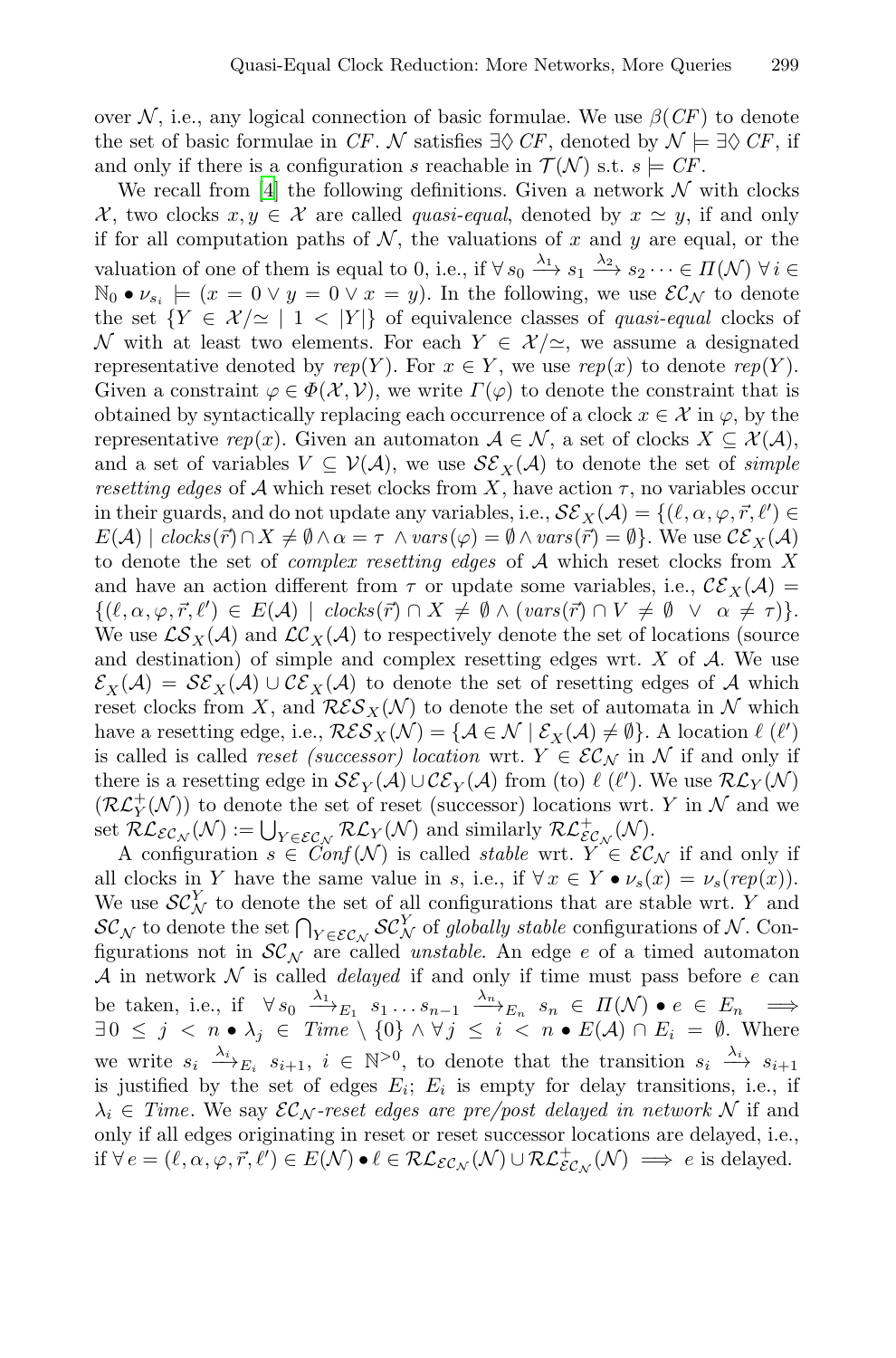<span id="page-5-0"></span>

**Fig. 1.** Model of a chemical plant controller with quasi-equal clocks

# **3 Reducing Clocks in Networks of Timed Automata**

Consider the following motivating example of a distributed chemical plant controller. At the end of every minute, the controller fills two containers with gas, one for at most 10 seconds and the other for at most 20 seconds. Figure 1 shows a model of this system in form of the network  $\mathcal{N}_1$  which is composed of automata  $\mathcal{A}_1$  and  $\mathcal{A}_2$  with respective clocks x and y. Additionally, automaton  $\mathcal{A}_1$  has the boolean variable *closed* that is set to true, i.e., *closed* := 1, when  $A_1$  has filled its container. Both automata start in a waiting phase at the point in time 0 and after filling the containers they wait for the next round. Both clocks  $x$  and y, together with the variable *closed* are respectively reset and updated at the point in time 60. Yet, in the strict interleaving semantics of networks of timed automata, [th](#page-14-1)ese resets occur one after the other.

According to the definition of quasi-equal clocks, clocks  $x$  and  $y$  are quasiequal because their valuations are only different from each other when they are reset at the point in time 60. Now consider verifying in  $\mathcal{N}_1$ , whether the container of automaton  $A_1$  is closed before automaton  $A_2$  resets its clock. A quer[y](#page-14-1) that states this property is  $\exists \Diamond \phi$  with configuration formula  $\phi$  : *closed* =  $1 \wedge y \ge 60$ . Clearly in  $\mathcal{N}_1$ , this query is satisfied only when clocks x and y have different valuations, i.e., in unstable configurations. Property  $\exists \Diamond \phi$  cannot be treated by the approach in [4] since that approach supports only local queries, i.e., queries which refer to properties of at most one automaton. The approach in [4] completely eliminates all unstable configurations, those where quasi-equal clocks have different valuations, since no alternative representation of them was proposed for transformed models. Furthermore,  $\mathcal{N}_1$  does not satisfy the wellformedness criteria of [4] because the resetting edge also assigns a variable.

### **3.1 Transformational Reduction of Quasi-Equal Clocks**

In the following we present an algorithm which reduces a given set of quasiequal clocks in networks of timed automata and preserves all possible queries. For simplicity, we impose a set of syntactical criteria called well-formedness rules over networks of timed automata.

**Definition 1 (Well-formed Network).** *A network* N *is called* well-formed *if and only if it satisfies the following restrictions for each set of quasi-equal clocks*  $Y \in \mathcal{EC}_\mathcal{N}$ *:*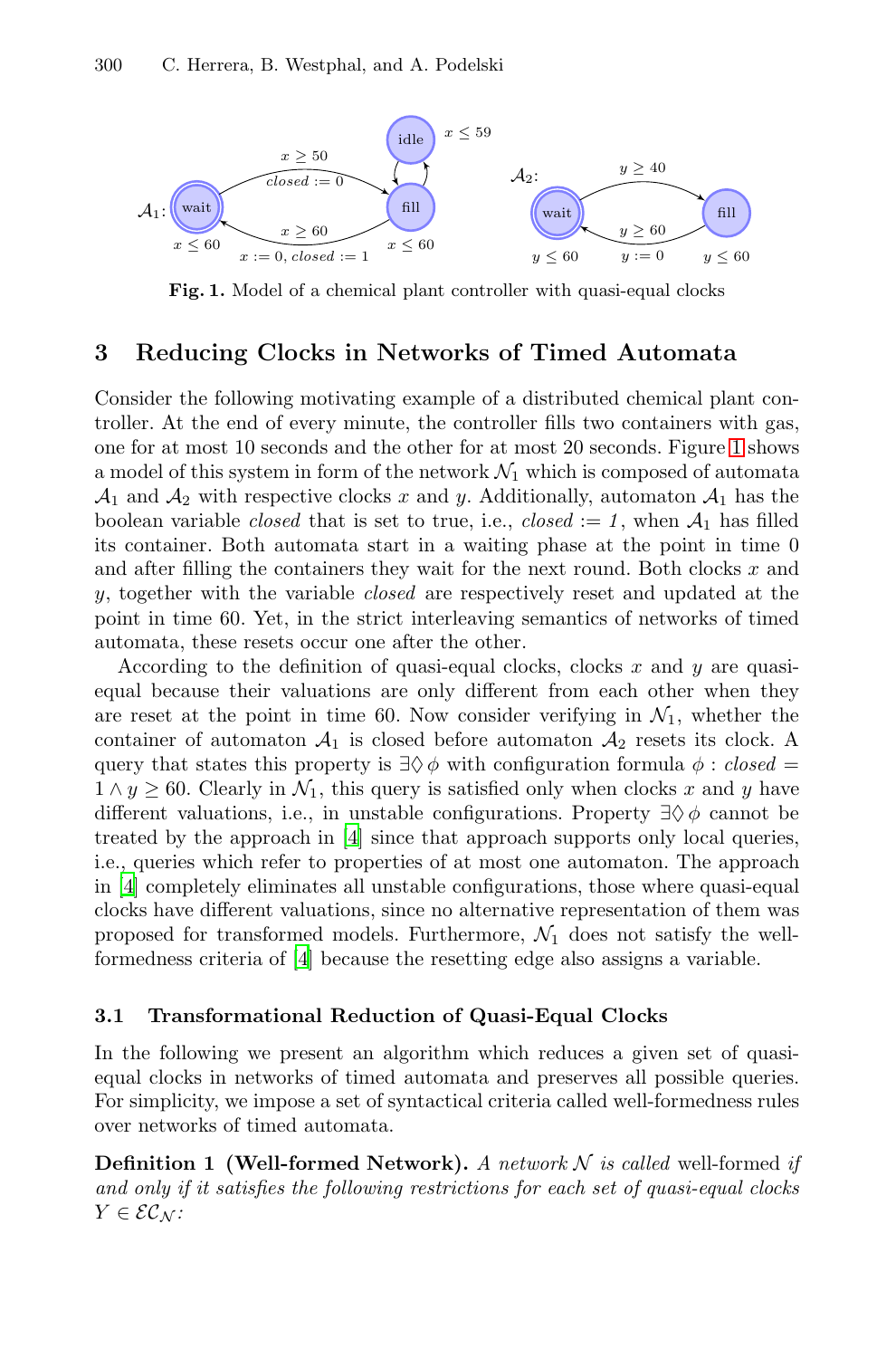**(R1)** *An edge resets at most one clock*  $x \in Y$ *, in the constraint (guard) of this edge there is a clause of the form*  $x \geq C_Y$ *, and the source location of that edge has an invariant*  $x \leq C_Y$  *for some constant*  $C_Y > 0$ *, i.e.,* 

$$
\exists C_Y \in \mathbb{N}^{>0} \,\forall \mathcal{A} \in \mathcal{N} \,\forall (\ell, \alpha, \varphi, \vec{r}, \ell') \in \mathcal{E}_Y(\mathcal{A}) \,\exists x \in Y, \varphi_0 \in \beta(\varphi) \,\bullet
$$
  
\n
$$
clocks(\vec{r}) = \{x\} \wedge I(\ell) = x \le C_Y \wedge \varphi_0 = x \ge C_Y
$$
  
\n
$$
\wedge \forall \varphi_1 \in \beta(\varphi) \bullet clocks(\varphi_1) \neq \emptyset \implies \varphi_1 = \varphi_0.
$$

**(R2)** *Resetting edges do not coincide on source locations.*

$$
\forall\, \mathcal{A}\in\mathcal{N}\,\, \forall\, (\ell_i,\alpha_i,\varphi_i,\vec{r}_i,\ell'_i)\neq (\ell_j,\alpha_j,\varphi_j,\vec{r}_j,\ell'_j)\in\mathcal{E}_Y(\mathcal{A})\,\,\bullet\,\,\ell_i\neq \ell_j.
$$

**(R3)** For pairs of edges that synchronise on some channel  $a \in B(\mathcal{N})$ , either all *edges reset a clock from* Y *, or none of these edges resets a clock from* Y *, or the output* a! *is in one edge resetting a clock from* Y *, and the inputs* a? *are in the edges of automata which do not reset clocks from* Y *, i.e.,*

$$
\forall \mathcal{A}_1 \neq \mathcal{A}_2 \in \mathcal{N} \ \forall e_i = (\ell_i, \alpha_i, \varphi_i, \vec{r}_i, \ell'_i) \in E(\mathcal{A}_i), i = 1, 2, \alpha_1 = \overline{\alpha_2} \bullet
$$
  
\n
$$
(e_1 \notin \mathcal{E}_Y(\mathcal{A}_1) \land e_2 \notin \mathcal{E}_Y(\mathcal{A}_2)) \lor (e_1 \in \mathcal{E}_Y(\mathcal{A}_1) \land e_2 \in \mathcal{E}_Y(\mathcal{A}_2))
$$
  
\n
$$
\lor (\exists i \in \{1, 2\}, a \in B(\mathcal{N}) \bullet \alpha_i = a! \land e_i \in \mathcal{E}_Y(\mathcal{A}_i) \land \mathcal{A}_{3-i} \notin \mathcal{RES}_Y(\mathcal{N})).
$$

**(R4)** *At most one clock from* Y *occurs in the guard of any edge, i.e.,*

$$
\forall (\ell, \alpha, \varphi, \vec{r}, \ell') \in E(\mathcal{N}) \bullet | clocks(\varphi) \cap Y| \leq 1.
$$

The transformation algorithm presented here which was developed in order to support all queries and in particular those interested in unstable configurations, allows us to easily relax the syntactical restrictions presented in [4]. The relaxations do[ne](#page-5-0) in this work are the following. By restriction *R1*, now looped edges or those edges from initial locations can reset clocks from  $Y \in \mathcal{EC}_N$  as well as update variables, and we now allow the guard of such edges to conjoin integer constraints over variables. By *R2* we now allow more edges from a reset location (but still only one resetting edge from it). By *R3*, we now allow a resetting edge to have a limited but still useful synchronisation. The new well-formedness criteria are less restrictive then they look on first sight. They allow us to extend the applicability of our new approach by treating three new case studies. Note that the network in Figure 1 satisfies the new well-formedness criteria.

In the following we describe the transformation algorithm  $K$ . It works with two given inputs, a well-formed network  $\mathcal N$  and a set of equivalence classes  $\mathcal{EC}_N =$  ${Y_1,\ldots,Y_n}$  of quasi-equal clocks. The output of K is the transformed network  $\mathcal{N}' = \{ \mathcal{A}'_1, \ldots, \mathcal{A}'_n \} \cup \{ \mathcal{R}_Y \mid Y \in \mathcal{EC}_\mathcal{N} \}$  with broadcast channels  $\mathcal{B}(\mathcal{N}') = \mathcal{B}(\mathcal{N}) \cup$  ${reset}_Y \mid Y \in \mathcal{EC}_N$ . The automata  $\mathcal{A}'_i$  are obtained by applying repeatedly (in any order) the algorithm  $\mathcal{K}_0$  to  $\mathcal{A}_i$  for each equivalence class in  $\mathcal{EC}_\mathcal{N}$ , i.e.,  $\mathcal{A}'_i = \mathcal{K}_0(\ldots \mathcal{K}_0(\mathcal{A}_i, Y_1), \ldots Y_n)$ . Algorithm  $\mathcal{K}_0$  is defined as follows.

$$
\mathcal{K}_0(\mathcal{A}, Y) = \begin{cases} \mathcal{A} & , \text{ if } \mathcal{A} \notin \mathcal{RES}_Y(\mathcal{N}), \\ (L', B', \mathcal{X}', \mathcal{V}', I', E', \ell'_{ini}) & , \text{ otherwise} \end{cases}
$$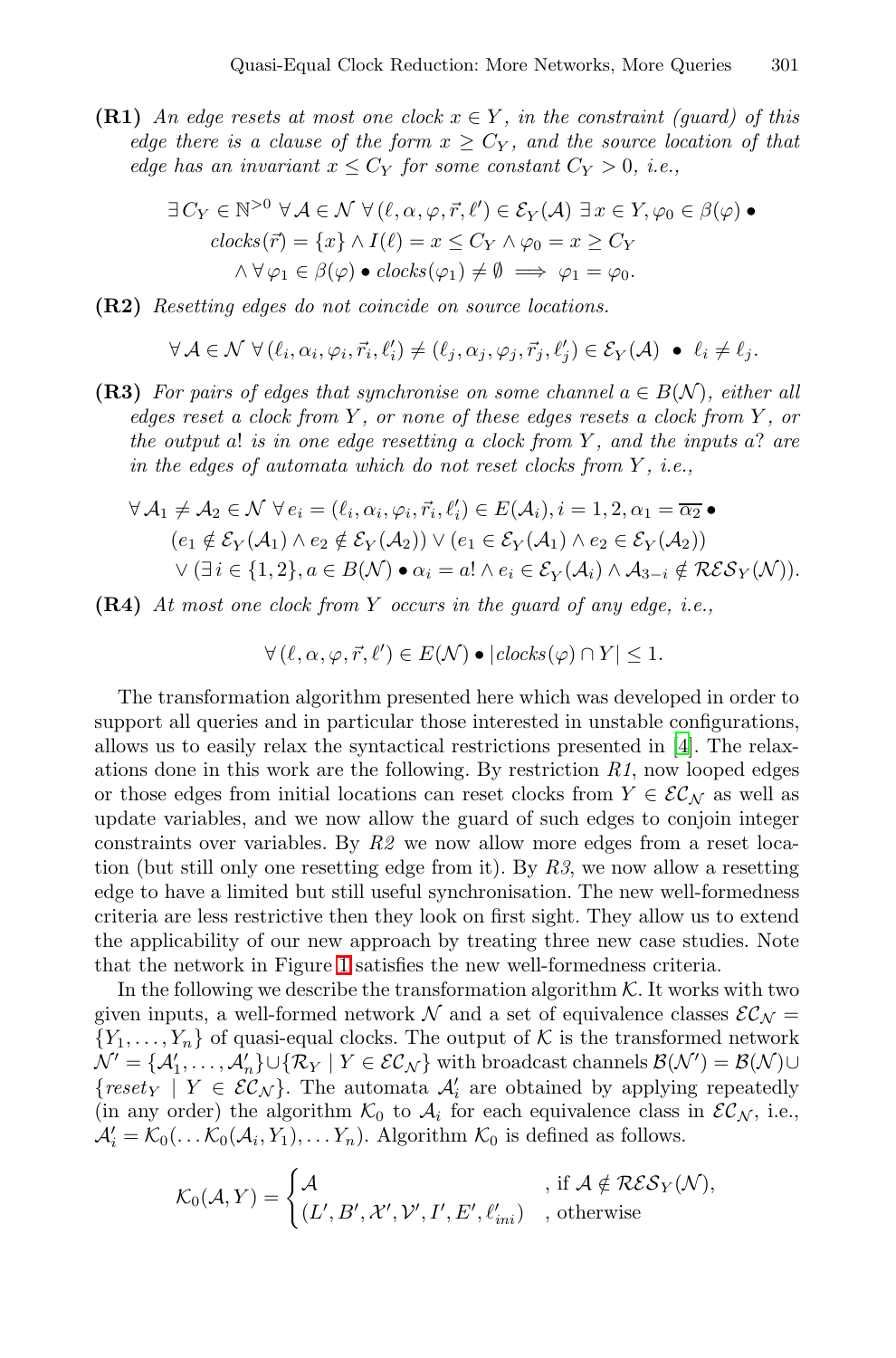

<span id="page-7-0"></span>Fig. 2. The model the chemical plant controller after applying  $K$ 

where per equivalence class

- $-$  intermediate locations for each complex resetting edge are added,  $L' =$  $L(\mathcal{A}) \cup \Xi_Y(\mathcal{A})$  with  $\Xi_Y(\mathcal{A}) = \{ \ell_{\xi_{Y,e}} \mid e \in \mathcal{CE}_Y(\mathcal{A}) \}, \ell'_{ini} = \ell_{ini}(\mathcal{A}),$
- $-$  the broadcast channel *reset*<sub>Y</sub> is added,  $B' = B(A) \cup \{reset_Y\}$ ; clocks except for each representative clock are deleted,  $\mathcal{X}' = (\mathcal{X}(\mathcal{A}) \setminus Y) \cup \{rep(Y)\};$  and  $rst$  variables are added,  $\mathcal{V}' = \mathcal{V} \cup \{rst_Y^I, rst_Y^O\},$
- **–** quasi-equal clocks occurring in invariants are replaced by the respective representative clock,  $I'(\ell) = I(\ell)[y/rep(y) \mid y \in Y]$  for  $\ell \in L(\mathcal{A})$ ; and a zero delay invariant is added to each intermediate location  $I'(\ell) = rep(y) \leq 0$  for  $\ell \in \mathcal{Z}_Y(\mathcal{A})$ ; On non-resetting edges each quasi-equal clock is replaced by the respective representative clock; the input  $reset_Y$ ? is placed and the reset of quasi-equal clocks is removed from simple edges; and intermediate locations and reset successor locations are linked, respectively,

$$
E' = \{ (\ell, \alpha, \varphi[y/rep(y) \mid y \in Y], \vec{r}; \rho_e, \ell') \mid e = (\ell, \alpha, \varphi, \vec{r}, \ell') \in E(\mathcal{A}) \setminus \mathcal{E}_Y(\mathcal{A}) \}
$$
  
\n
$$
\cup \{ (\ell, reset_Y?, \varphi[y \sim c / true \mid y \in Y], \vec{r}[y := 0/\epsilon \mid y \in Y]; \rho_e, \ell') \mid
$$
  
\n
$$
e = (\ell, \tau, \varphi, \vec{r}, \ell') \in \mathcal{SE}_Y(\mathcal{A}) \}
$$
  
\n
$$
\cup \{ (\ell_{\xi_{Y,e}}, \alpha, \varphi[y \sim c / true \mid y \in Y], \vec{r}[y := 0/\epsilon \mid y \in Y]; \rho_e, \ell'),
$$
  
\n
$$
(\ell, reset_Y?, true, \epsilon, \ell_{\xi_{Y,e}}) \mid e = (\ell, \alpha, \varphi, \vec{r}, \ell') \in \mathcal{CE}_Y(\mathcal{A}) \}
$$

where the reset sequence  $\rho_e = r_1; r_2; r_3$  depends on the edge e as follows:

- $r_1 = rst_Y^I := rst_Y^I + 1$  if e is to a reset location in  $\mathcal{RL}_Y(\mathcal{N})$ , and  $r_1 = \epsilon$ otherwise,
- $r_2 = rst_Y^I := rst_Y^I 1$  if e is from a reset location in  $\mathcal{RL}_Y(\mathcal{N})$  and  $e \notin \mathcal{E}_Y(\mathcal{A}),$ and  $r_2 = \epsilon$  otherwise, and
- $r_3 = rst_Y^O := rst_Y^O 1$  if  $e \in \mathcal{E}_Y(\mathcal{A})$ , and  $r_3 = \epsilon$  otherwise.

The *resetter*  $\mathcal{R}_Y$  for equivalence class Y is the timed automaton

$$
(\{\ell_{ini,\mathcal{R}_Y}, \ell_{nst,Y}\}, \{reset_Y\}, \{rep(Y)\}, \{rst_Y^I := iL_Y, rst_Y^O := n_Y\}, I, E, \ell_{ini,\mathcal{R}_Y}).
$$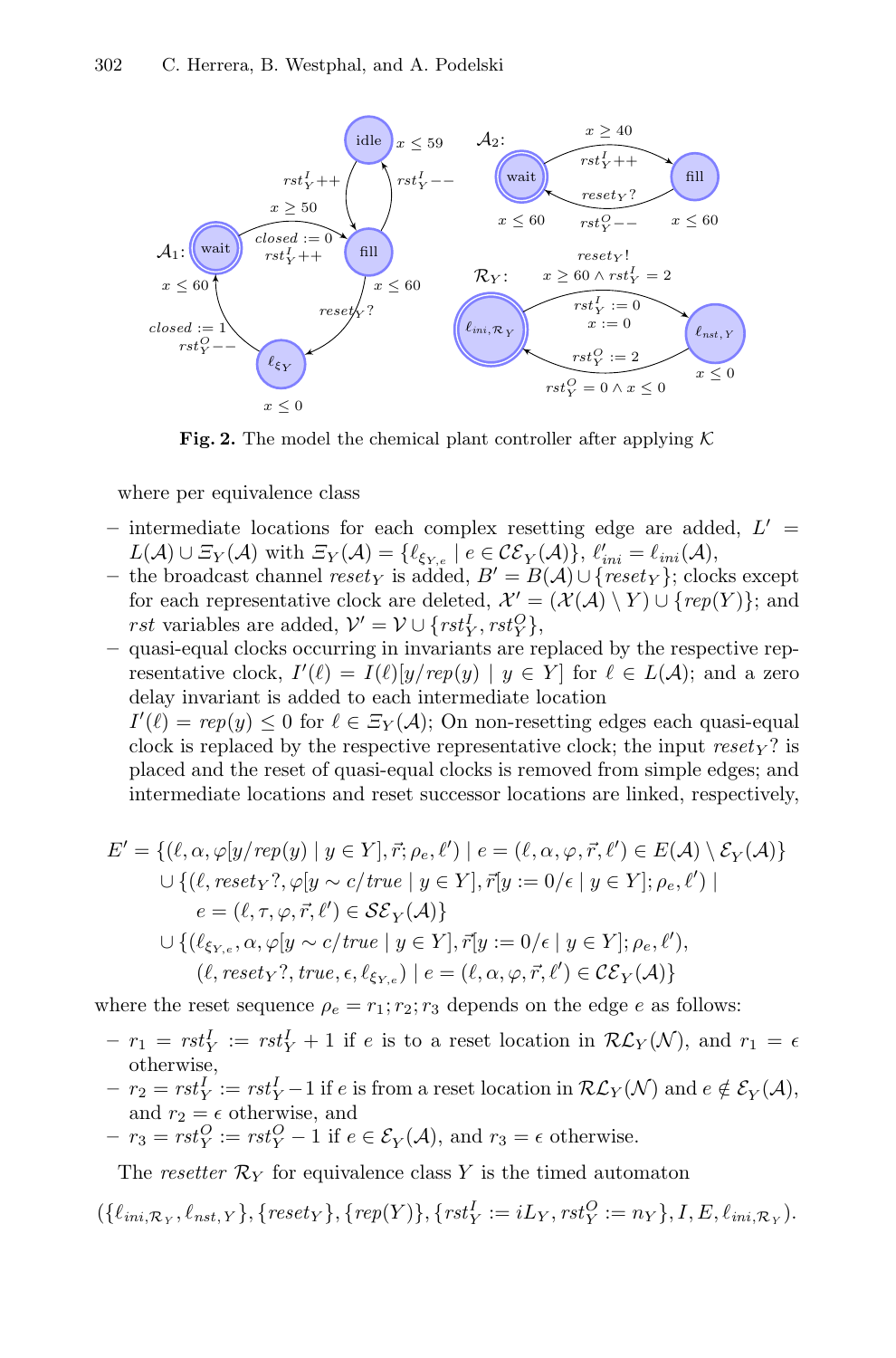It initializes the variable  $rst_Y^I$  to  $iL_Y := |\{ A \in \mathcal{N} \mid \ell_{ini, A} \in \mathcal{RL}_Y(\mathcal{N}) \}|$ , i.e. the number of automata whose initial location is a reset location of  $Y$ , and  $rst_Y^0$ to  $n_Y := |\mathcal{RES}_Y(\mathcal{N})|$ , i.e. the number of automata that reset the clocks of Y. There are two locations [wit](#page-5-0)h the invariants  $I(\ell_{ini,R_y}) = true$  $I(\ell_{ini,R_y}) = true$  $I(\ell_{ini,R_y}) = true$  and  $I(\ell_{nst,y}) =$  $rep(Y) \leq 0$ . The set of edges E consists of

$$
(\ell_{ini,\mathcal{R}_Y},reset_Y!, (rst_Y^I = n_Y \land rep(Y) \ge C_Y), rst_Y^I := 0; rep(Y) := 0, \ell_{nst,Y})
$$
  
and 
$$
(\ell_{nst,Y}, \tau, (rst_Y^O = 0 \land rep(Y) \le 0), rst_Y^O := n_Y, \ell_{ini,\mathcal{R}_Y})
$$

where  $C_Y$  is the time at which the clocks in Y are reset (cf.  $R1$ ).

*Example 1.* Applying  $K$  to  $\mathcal{N}_1$  from Figure 1 yields network  $\mathcal{N}'_1$  (cf. Figure 2). Similar to the algorithm in [4], only the representative clock of each equivalence class remains. All guards and invariants with quasi-equal clocks are re-written to refer to the representative clock, and the reset operation is delegated to the resetter. The variable  $rst<sub>Y</sub><sup>I</sup>$  together with well-formedness enforces a *blocking* multicast synchronisation between resetter and the automata in  $\mathcal{RES}_{Y}(\mathcal{N})$ .

In order to support non-local queries, and in particular queries for possibly overlapping unstable configurations, the approach presented here introduces one resetter *per* equivalence class with *two* locations each. The location  $\ell_{nst,Y}$  represents all unstable configuration wrt.  $Y$ . To support complex edges, and thus non-trivial behaviour during unstable phases, complex edges are basically split into two. The first one synchronises with the resetter and the second one carries out the actions of the original complex edge. As long as the second edge has not been taken, the system is unstable. The variable  $rst_Y^O$  is introduced to indicate to automaton  $\mathcal{R}_Y$  when this unstability finishes. Its value gives the number of automata which still need to take their reset edge in the current unstable phase.

In  $\mathcal{N}'_1$ , we have thereby eliminated the interleaving induced by resetting the clocks x and y in  $\mathcal{N}_1$ , but the interleaving wrt. variable updates during reset of quasi-equal clocks is preserved by splitting the complex edge into two. Note that in transformed networks, configurations with the locations  $\ell_{nst}$ ,  $\ell_1, \ldots, \ell_{nst}$ ,  $\ell_r$ , where  $1 \leq n$ , reflect overlapping unstable phases, i.e. instability wrt. multiple equivalence classes at one point in time.

The following function  $\Omega$  syntactically transforms properties over a wellformed network N into properties over  $\mathcal{N}' = \mathcal{K}(\mathcal{N}, \mathcal{EC}_{\mathcal{N}})$ . Function  $\Omega$  treats queries for source or destination locations of resetting edges special and outputs an equivalent property which can be verified in  $\mathcal{N}'$ .

For instance, consider a simple resetting edge  $e \in \mathcal{SE}_Y(\mathcal{A})$  of some  $\mathcal{A} \in \mathcal{N}$ . The source location  $\ell$  of e can be assumed in  $\mathcal N$  in different configurations: either the reset time is not yet reached, or the reset time is reached but  $A$  did not reset yet, while other automata in  $\mathcal{RES}_{Y}(\mathcal{N})$  may have reset their clocks already. In  $\mathcal{N}'$ , all edges resulting from simple edges fire at once on the broadcast synchronisation, so all source locations are left together. Because the resetter moves to  $\ell_{nst,Y}$ , a configuration of  $\mathcal{N}'$  which assumes location  $\ell_{nst,Y}$  represents all similar configurations of  $N$  where all simple edges are in their source or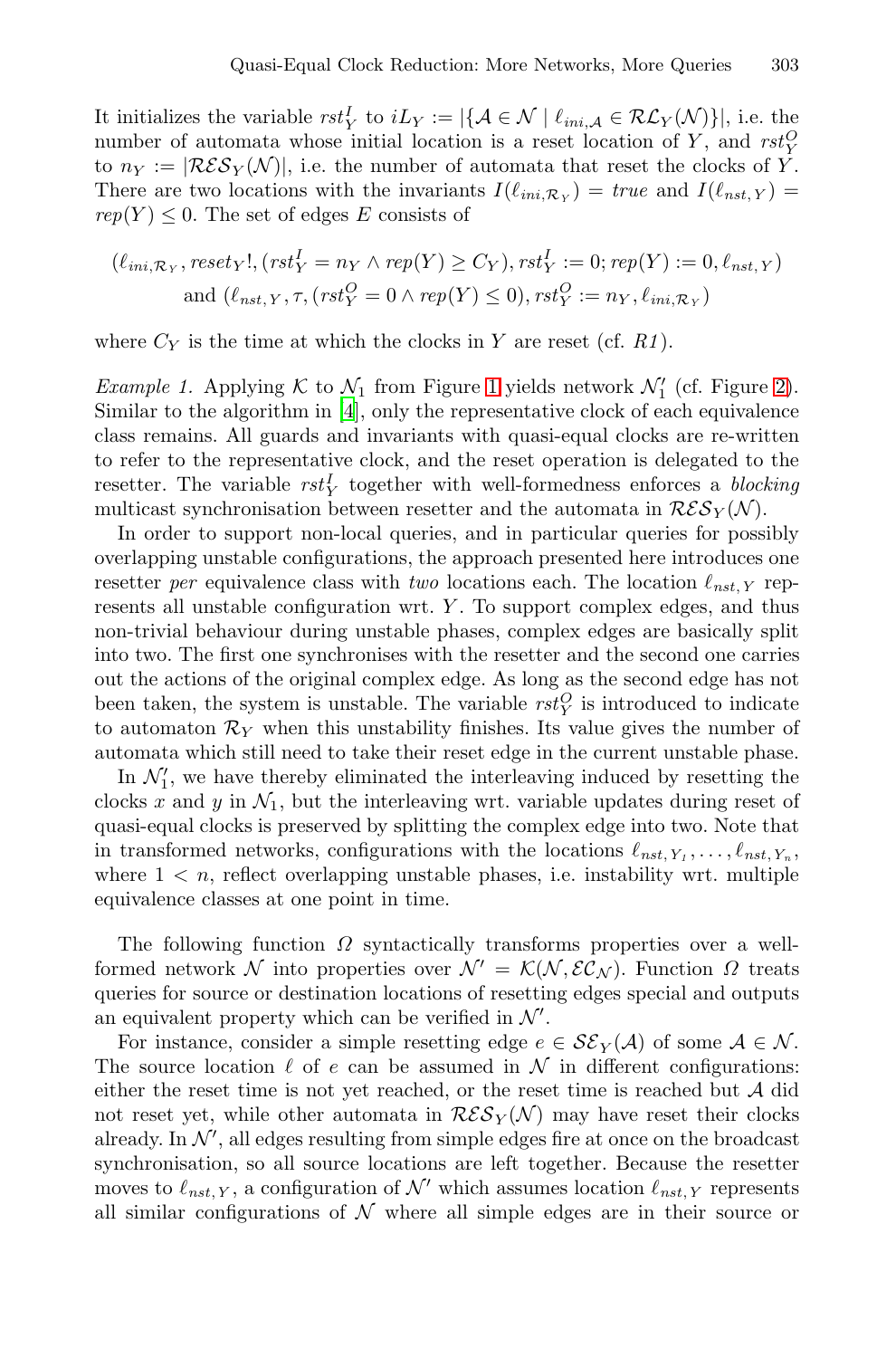destination location. Thus the location  $\ell$  is reachable in N if and only if (i) N' reaches  $\ell_{nst,Y}$ , or (ii) if  $\ell$  is reached while being stable, i.e., not being in  $\ell_{nst,Y}$ .

A similar reasoning is applied to properties querying elements of a complex resetting edge wrt. Y, but instead of using  $\ell_{nst, Y}$  we use the intermediate location  $\ell_{\xi_{Y,e}}$  from  $\mathcal{N}'$ , since this location represents unstability before updating any variable that occurs in a complex edge.

In this sense, configurations involving location  $\ell_{nst,Y}$  summarise unstable phases of N. Assuming  $\ell_{nst,Y}$  in N' represents both cases for a simple edge, that it has already been taken or not, and that the clock  $x$  reset by this edge is still  $C_Y$  or already 0. Although involving two choices, there are essentially two cases (not four): having taken the reset edge and being unstable implies that,  $x$ is 0 and some other clocks are still  $C_Y$ , or x is still  $C_Y$  and some other clocks are already 0. To this end, we introduce fresh existentially quantified variables  $\ell$ and  $\tilde{x}$  in  $\Omega_0$  and conjoin it with a consistency conjunction. By  $R1$ , we only need to consider 0 and  $C_Y$  as values of  $\tilde{x}$ , thus the existential quantification can be rewritten into a big disjunction, and hence is a proper query.

**Definition 2 (Function**  $\Omega$ ). Let  $Y \in \mathcal{EC}_N$  be sets of clocks of a well-formed *network* N and let  $\mathcal{N}' = \mathcal{K}(\mathcal{N}, \mathcal{EC}_\mathcal{N})$ . Let  $C_Y$  be the constant described in re*striction* R1*. Let*  $\ell_{nst,Y}$  *be the unique non initial location of*  $\mathcal{R}_Y$ *, the resetter*  $a$ utomaton wrt. Y *in*  $\mathcal{N}'$ . Let  $\beta$  *be a basic formula over*  $\mathcal{N}$ . Then the function  $\Omega$ *is defined as follows where*  $\mathcal{L}_Y = \mathcal{L}S_Y(\mathcal{N}) \cup (\mathcal{L}C_Y(\mathcal{N}) \cap \mathcal{R} \mathcal{L}_Y(\mathcal{N}))$ :

$$
\Omega_0(\beta) = \begin{cases}\n(\ell \wedge \neg \ell_{nst,Y}) \vee (\ell_{nst,Y} \wedge \tilde{\ell}) & , \text{ if } \beta = \ell, \ell \in \mathcal{L}_Y. \\
(\neg \ell \wedge \neg \ell_{nst,Y}) \vee (\ell_{nst,Y} \wedge \neg \tilde{\ell}) & , \text{ if } \beta = \neg \ell, \ell \in \mathcal{L}_Y. \\
(\Gamma(\varphi) \wedge \neg \ell_{nst,Y}) \vee (\ell_{nst,Y} \wedge \tilde{\varphi}) & , \text{ if } \beta = \varphi, \tilde{\varphi} = \varphi[x/\tilde{x} \mid x \in \mathcal{X}(\mathcal{N})]. \\
\beta & , \text{ otherwise}\n\end{cases}
$$

$$
\Omega(CF) = \exists \tilde{x}_1, ..., \tilde{x}_k \ \exists \tilde{\ell}_1, ..., \tilde{\ell}_m \bullet \Omega_0(CF) \land \bigwedge_{\substack{(\ell, \alpha, \varphi, \vec{r}, \ell') \\ \in \mathcal{C}\mathcal{E}_Y(\mathcal{A})}} (\tilde{\ell}_i \implies \ell_{\xi_{Y,e}}) \land \bigwedge_{\substack{1 \leq i \neq j \leq m, \\ 1 \leq p \leq n, \\ \ell_i, \ell_j \in L_p, \\ x_j \in \mathcal{X}_p \cap Y, 1 \leq p \leq n, \\ \ell_i \in L_p \cap (\mathcal{R} \mathcal{L}_Y(\mathcal{N})) \backslash \mathcal{R} \mathcal{L}_Y^{\star}(\mathcal{N}))}} (\tilde{\ell}_i \implies \tilde{x}_j = C_Y) \land \bigwedge_{\substack{1 \leq i \leq k, 1 \leq j \leq m, \\ \ell_i \in \mathcal{X}_p \cap Y, 1 \leq p \leq n, \\ x_j \in \mathcal{X}_p \cap Y, 1 \leq p \leq n, \\ \ell_i \in L_p \cap (\mathcal{R} \mathcal{L}_Y(\mathcal{N})) \backslash \mathcal{R} \mathcal{L}_Y^{\star}(\mathcal{N}))}} (\tilde{\ell}_i \implies \tilde{x}_j = 0) \land \bigwedge_{\substack{1 \leq i \leq k, 1 \leq j \leq m, \\ \ell_i \in \mathcal{E}_Y(\mathcal{A}), \\ \ell_i \in L_p \cap (\mathcal{R} \mathcal{L}_Y(\mathcal{N})) \backslash \mathcal{R} \mathcal{L}_Y^{\star}(\mathcal{N}))}} (\tilde{\ell}_i \implies \ell')
$$

For example, for  $\Omega(\phi)$  we obtain, after some simplifications given that  $\mathcal{A}_2$  has only simple resetting edges, the following transformed formula:

<span id="page-9-0"></span>
$$
\exists \tilde{x} \in \{0, C_Y\} \bullet \ closed = 1 \land ((x \leq 60 \land \neg \ell_{nst, Y}) \lor (\ell_{nst, Y} \land \tilde{x} \geq 60)).
$$

# **4 Formal Relation of a Well-formed Network and Its Transformed Network**

In order to prove our approach correct we establish a weak bisimulation relation between a well-formed network and its respective transformed network. To this end, we firstly extend the notion of (un)stability to  $\mathcal{N}'$  as follows.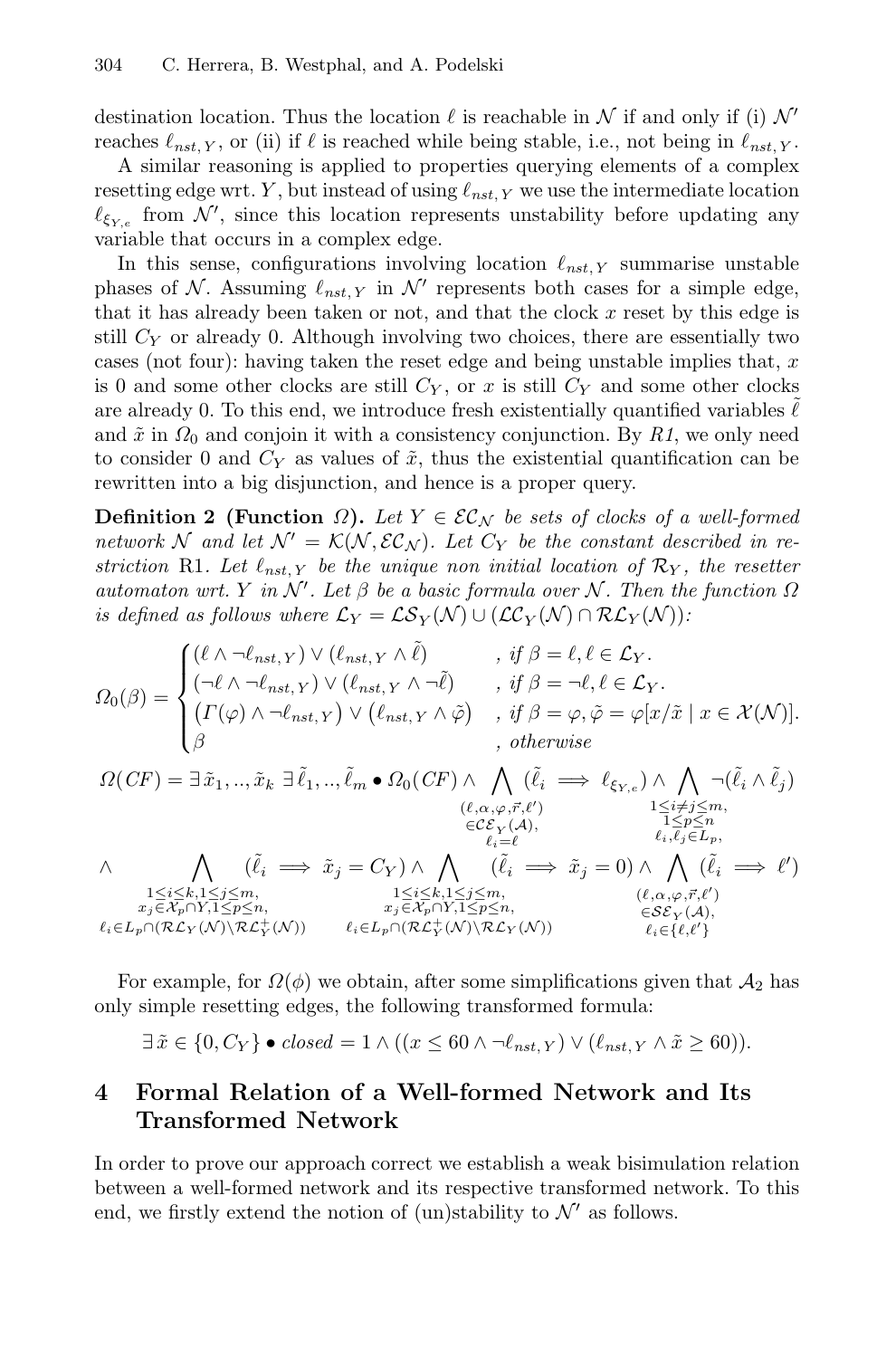**Definition 3 (Stable Configuration of** N'). Let N be a network and let  $Y \in \mathcal{EC}_\mathcal{N}$  *be a set of quasi-equal clocks. Let*  $\mathcal{N}' = \mathcal{K}(\mathcal{N}, \mathcal{EC}_\mathcal{N})$ *.* 

*A configuration*  $r \in Conf(\mathcal{N}')$  *is called* stable wrt. Y *if and only if the initial location*  $\ell_{ini,\mathcal{R}_Y}$  *of resetter*  $\mathcal{R}_Y \in \mathcal{N}'$  *occurs in* r, *i.e., if*  $r \models \ell_{ini,\mathcal{R}_Y}$ *. We use*  $SC_N^Y$ , to denote the set of all configurations that are stable wrt. Y and  $SC_{N'}$  to denote the set  $\bigcap_{Y \in \mathcal{EC}_N} \mathcal{SC}_{N'}^Y$  of globally stable *configurations of* N'. We call a *configuration*  $r \notin \overline{SC_{\mathcal{N}'}}$  unstable.

<span id="page-10-0"></span>We recall that configurations induced when each clock from  $Y \in \mathcal{EC}_N$  is reset in well-formed networks  $N$ , are summarised in transformed networks  $N'$  in configurations where the  $\ell_{nst,R_V}$ -location occurs together with the valuations of  $rst_Y^I$  and  $rst_Y^O$  reflecting these resets. Hence with the valuations from  $rst_Y^I$  and  $rst_Y^O$  we unfold information summarised in these configurations from  $\mathcal{N}'$ .

### **Lemma 1 (Weak Bisimulation)**

*Any well-formed network* N *where*  $\mathcal{EC}_N$ -reset edges are pre/post delayed, is weakly bisimilar *to*  $\mathcal{N}' = \mathcal{K}(\mathcal{N}, \mathcal{EC}_\mathcal{N})$ *, i.e., there is a* weak bisimulation relation  $S \subseteq Conf(N) \times Conf(N')$  such that

- *1.*  $\forall s \in C_{ini}(\mathcal{N}) \exists r \bullet (s, r) \in \mathcal{S} \text{ and } \forall r \in C_{ini}(\mathcal{N}^{\prime}) \exists s \bullet (s, r) \in \mathcal{S}.$
- 2. For all config. formulae  $CF$  over  $\mathcal{N}, \forall (s, r) \in \mathcal{S} \bullet s \models CF \implies r \models \Omega(CF)$  $\text{and }\forall r \in \text{CONS}_{\mathcal{EC}_\mathcal{N}} \bullet r \models \Omega(CF) \implies \exists s \in \text{Conf}(\mathcal{N}) \bullet (s, r) \in \mathcal{S} \land s \models \text{CF}.$
- *3. For all*  $(s, r) \in S$ *,*  $(a)$  if  $s \stackrel{\lambda}{\rightarrow} s'$  with
	- *i.*  $s \in \mathcal{SC}_N^Y$ ,  $s' \notin \mathcal{SC}_N^Y$ , where  $Y \in \mathcal{EC}_N$ , and justified by a simple *resetting edge, there is* r' *such that*  $r \xrightarrow{\lambda} r'$  *and*  $(s', r') \in \mathcal{S}$ .
	- *ii.*  $s, s' \notin \mathcal{SC}_{\mathcal{N}}^{\mathcal{Y}},$  or  $s \notin \mathcal{SC}_{\mathcal{N}}^{\mathcal{Y}}$  and  $s' \in \mathcal{SC}_{\mathcal{N}_0}^{\mathcal{Y}}$  where  $Y \in \mathcal{EC}_{\mathcal{N}}$ , and justified by a simple resetting edge, then  $r \to r$  and  $(s', r) \in \mathcal{S}$ .
	- *iii.*  $s, s' \in \mathcal{SC}_N^Y$ , or  $s \in \mathcal{SC}_N^Y$  and  $s' \notin \mathcal{SC}_N^Y$ , where  $Y \in \mathcal{EC}_N$ , and *justified by the set*  $CE_Y \subseteq \mathcal{CE}_Y(\mathcal{N})$  *of complex resetting edges wrt.* Y, *then there exist*  $r', r''$  *such that*  $r \stackrel{\tau}{\rightarrow} r' \stackrel{\lambda}{\rightarrow} r''$  *and*  $(s, r'), (s', r'') \in S$ .
	- *iv.*  $s \notin \mathcal{SC}_{\mathcal{N}}^Y$ ,  $s' \in \mathcal{SC}_{\mathcal{N}}^Y$ , where  $Y \in \mathcal{EC}_{\mathcal{N}}$ , and justified by  $CE_Y \subseteq$  $CE<sub>Y</sub>(N)$ , there is r' s.t.  $r \stackrel{\lambda}{\rightarrow} r'$  and  $(s', r') \in S$ .
	- *v.*  $s, s' \in \mathcal{SC}_{\mathcal{N}}^Y$ ,  $\ell_r = \ell_{nst, \mathcal{R}_Y}$  for some  $Y \in \mathcal{EC}_{\mathcal{N}}$ , and  $\lambda = d > 0$ , there exist r', r'' such that  $r \stackrel{\tau}{\rightarrow} r' \stackrel{\lambda}{\rightarrow} r''$  and  $(s, r')$ ,  $(s', r'') \in \mathcal{S}$ .
	- *vi.* Otherwise there exists r' such that  $r \stackrel{\lambda}{\to} r'$  and  $(s', r') \in S$ .

(b) if 
$$
r \xrightarrow{\lambda} r'
$$
 with

- *i.*  $r \in \mathcal{SC}_{\mathcal{N}'}^Y, r' \notin \mathcal{SC}_{\mathcal{N}'}^Y$ , where  $Y \in \mathcal{EC}_\mathcal{N}, \nu_{r'}(rst_Y^O) < N$ , where  $N =$  $v_r$ (*rst* $\Omega$ )<sub>*,*</sub> there exist s<sub>1</sub>,..., s<sub>n</sub> where  $n = N - v_{r'}(rst_{\Omega}^{\Omega})$ , such that  $s \stackrel{\hat{\tau}}{\rightarrow} s_1 \stackrel{\hat{\tau}}{\rightarrow} \ldots \stackrel{\tau}{\rightarrow} s_n$  and  $(s_i, r') \in S$ ,  $1 \leq i \leq n$ .
- *ii.*  $r \in \mathcal{SC}_{\mathcal{N}'}^Y, r' \notin \mathcal{SC}_{\mathcal{N}'}^Y, \nu_{r'}(rst_Y^{\bullet}) = \nu_r(rst_Y^{\bullet}),$  where  $Y \in \mathcal{EC}_\mathcal{N}$ , then  $s \xrightarrow{0} s$  *and*  $(s, r') \in S$ .
- *iii.*  $\ell_r = \ell_{nst, \mathcal{R}_Y}, \ell_{r'} \neq \ell_{nst, \mathcal{R}_Y}, Y \in \mathcal{EC}_N$ , then  $s \stackrel{0}{\rightarrow} s$  and  $(s, r') \in \mathcal{S}$ . *iv.* Otherwise there exists s' such that  $s \rightarrow s'$  and  $(s', r') \in S$ .

*Proof (sketch)*. Let N be a well-formed network and let  $\mathcal{N}' = \mathcal{K}(\mathcal{N}, \mathcal{EC}_{\mathcal{N}})$ . For each  $Y \in \mathcal{EC}_\mathcal{N}$  use the following six conditions to obtain a weak bisimulation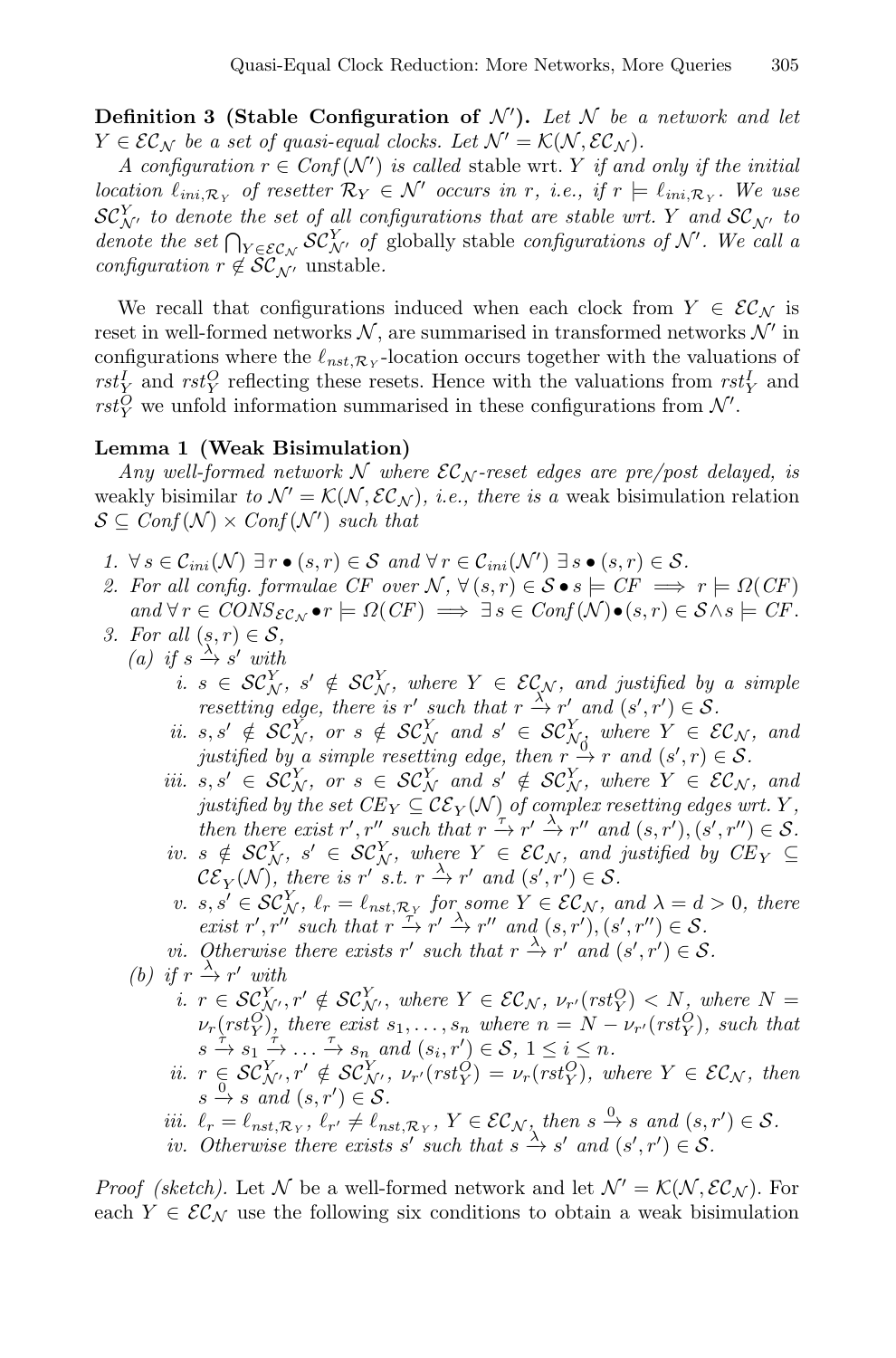<span id="page-11-0"></span>

**Fig. 3.** Some involved weak bisimulations cases between the transition system (TS) of a well-formed network  $\mathcal{N}$  and the TS of the network  $\mathcal{N}' = \mathcal{K}(\mathcal{N}, \mathcal{EC}_{\mathcal{N}})$ . Dots with the legend  $(\bar{s})s$  and  $(\bar{r})r$  represent (unstable) stable configurations of  $N$  and  $N'$ , respectively. Arrows represent transitions between configurations of the same TS. Configurations s and r are in transition simulation if they are linked by a dotted line.

relation S between configurations  $s \in \text{Conf}(\mathcal{N})$  and *consistent* configurations  $r \in \text{CONS}_{\mathcal{EC}_\mathcal{N}}$  of  $\mathcal{N}'$ , i.e., configurations whose valuations of variables  $rst_Y^I$ match the number of reset locations wrt. Y assumed in  $r$ , and if  $r$  is unstable, variables  $rst_Y^O$  match the number of intermediate locations assumed in  $r$ , otherwise match |Y|. (1) any pair  $(s, r)$  matches the valuations of variables and non-quasi-equal clocks. (2) automata from  $\mathcal N$  and  $\mathcal N'$  which do not reset clocks from Y must coincide on locations. (3) relate stable configurations from  $\mathcal N$  where all quasi-equal clocks from Y have the valuation  $C_Y$  and the variable  $rst_Y^I = |Y|$ , to either stable configurations in  $\mathcal{N}'$  where the clock  $rep(Y) = C_Y$ , or to unstable configurations which reflect the synchronisation on the channel  $reset_Y$ . (4) take unstable configurations from  $\mathcal N$  and  $\mathcal N'$  and relate them if they show the effect of taking the same complex resetting edge. (5) relate unstable configurations wrt. Y in N to the unstable configuration in N' whose variable  $rst_Y^O = 0$ and the location  $\ell_{r,\mathcal{R}_Y} = \ell_{nst,\mathcal{R}_Y}$ . (6) relate stable co[nfi](#page-11-0)gurations from N which show the effect of resetting each clock from  $Y$ , to the unstable configuration of  $\mathcal{N}'$  which shows the same effect, i.e., the valuation of the variable  $rst_Y^O = 0$ . This last restriction allows  $\mathcal{N}'$  to make the return transition to stability.

During stability phases there is a strong bisimulation (one-to-one) between the networks  $\mathcal N$  and  $\mathcal N'$ . Only during unstability phases there is a weak bisimulation (one-to-many) in both directions. There are cases (reset of simple edges) where  $\mathcal N$  simulates one step of  $\mathcal N'$  with multiple steps, and cases (reset of complex edges) where  $\mathcal{N}'$  simulates one step of  $\mathcal N$  with multiple steps. Figure 3 shows some involved simulation steps between unstable phases in  $\mathcal N$  and  $\mathcal N'$ . .

**Theorem 1.** Let N be a well-formed network where  $\mathcal{EC}_N$ -resets are pre/post *delayed. Let CF be a configuration formula over* N. Then

$$
\mathcal{K}(\mathcal{N}, \mathcal{EC}_\mathcal{N}) \models \exists \Diamond \ \Omega(CF) \iff \mathcal{N} \models \exists \Diamond \ CF.
$$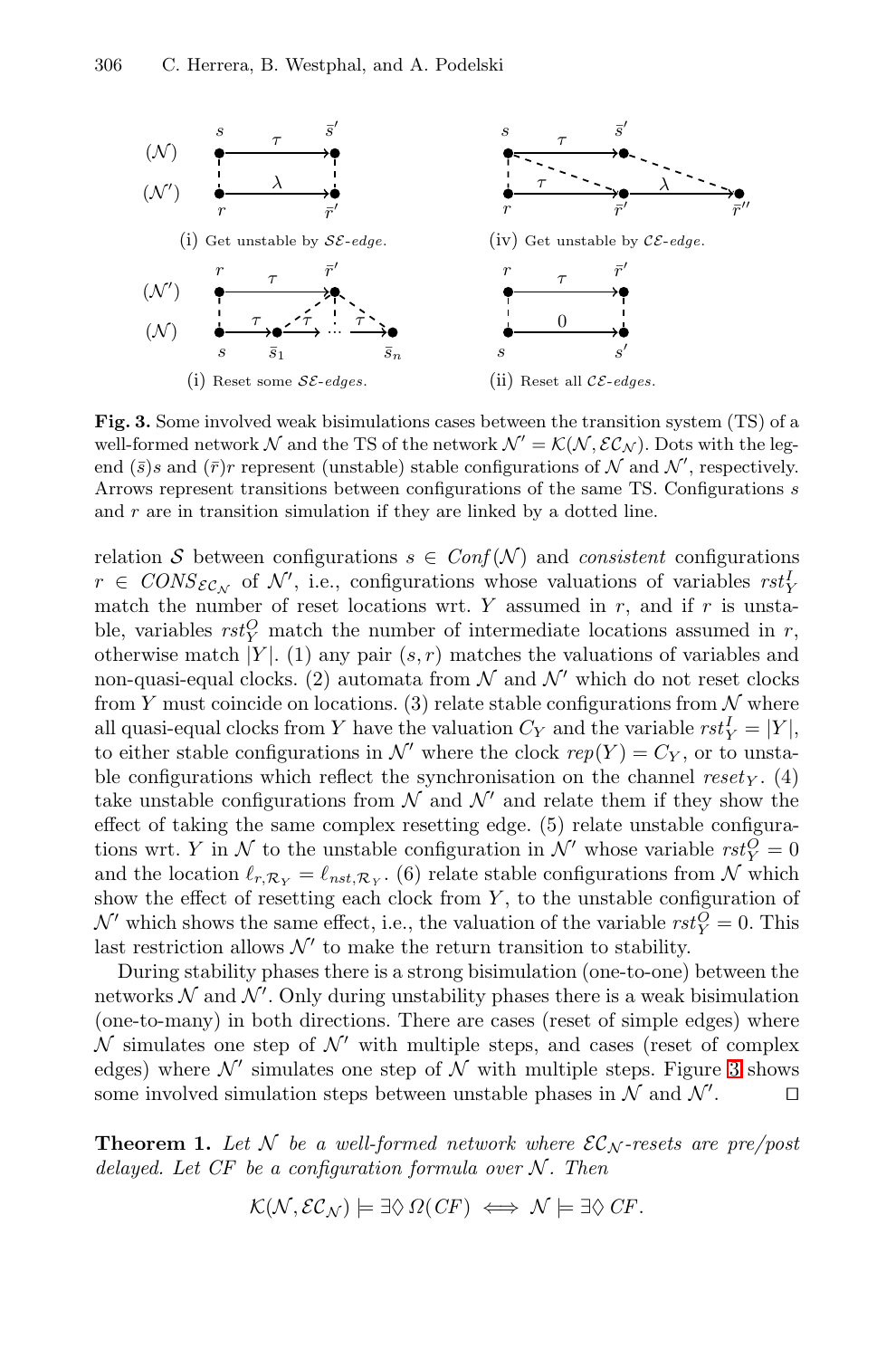**Table 1.** Column  $XX-N(K)$  gives the figures for case study XX with N sensors (and  ${\mathcal K}$  applied). 'C' gives the number of clocks in the model, 'kStates' the number of visited states times  $10^3$ , 'M' memory usage in MB, and ' $t(s)$ ' verification time in seconds. FraTTA transformed each of our benchmarks in at most 5 seconds.

(Env.: Intel i3, 2.3GHz, 3GB, Ubuntu 11.04, verifyta 4.1.3.4577 with default options.)

<span id="page-12-0"></span>

| Network     | C              | kStates  | М       | t(s)    | Network        | С                           | kStates  | М       | t(s)    |
|-------------|----------------|----------|---------|---------|----------------|-----------------------------|----------|---------|---------|
| EP-21       | 21             | 3,145.7  | 507.4   | 498.4   | FS-8           | 14                          | 5,217.7  | 181.4   | 758.7   |
| $EP-21K$    | $\overline{1}$ | 5,242.9  | 624.9   | 167.5   | FS-8K          | 5                           | 1,081.9  | 41.6    | 32.8    |
| $EP-22$     | 22             | 6,291.5  | 1,025.9 | 1,291.7 | $FS-10$        | 16                          | 17,951.3 | 568.2   | 4,271.2 |
| $EP-22K$    | $\mathbf{1}$   | 10,485.8 | 1,269.6 | 358.3   | $FS-10K$       | 5                           | 1,215.0  | 44.1    | 39.0    |
| EP-23       | 23             |          |         | ÷       | FS-11          | 17                          |          |         |         |
| $EP-23K$    | 1              | 18,431.8 | 2,490.2 | 646.8   | <i>FS-126K</i> | 5                           | 9,512.3  | 300.5   | 1,529.8 |
| $TT-6$      | $\overline{7}$ | 2,986.0  | 114.9   | 38.1    | $CD-14$        | 16                          | 7,078.1  | 591.8   | 1,384.3 |
| $TT$ - $6K$ | 1              | 2,759.6  | 106.7   | 30.6    | $CD-14K$       | $\overline{2}$              | 442      | 52.5    | 42.3    |
| $TT-7$      | 8              | 16,839.9 | 611.5   | 276.4   | $CD-16$        | 18                          | 13,441.1 | 1,996.4 | 3,806.3 |
| $TT$ -7 $K$ |                | 15,746.7 | 577.3   | 262.7   | $CD-16K$       | $\mathcal{D}_{\mathcal{L}}$ | 2,031.9  | 240.9   | 389.0   |
| $TT-8$      | 9              |          |         |         | $CD-17$        | 19                          |          |         |         |
| $TT$ -8 $K$ | 1              | 66,265.9 | 2,367.7 | 1,227.6 | $CD-18K$       | 2                           | 9,1975.3 | 1,142.8 | 2,206.1 |
| $LS-7$      | 18             | 553.3    | 74.5    | 22.7    | $CR$ -6        | 6                           | 264.5    | 18.7    | 2.9     |
| $LS$ -7 $K$ | 6              | 605.3    | 83.2    | 11.5    | $CR$ -6 $K$    | 1                           | 129.4    | 18.2    | 1.5     |
| $LS-9$      | 22             | 8,897.6  | 1,283.5 | 686.6   | $CR-7$         | 7                           | 7,223.7  | 496.5   | 136.3   |
| $LS$ -9 $K$ | 6              | 9,106.3  | 1,417.9 | 238.8   | $CR$ -7 $K$    | 1                           | 2,530.1  | 342.4   | 42.5    |
| $LS-11$     | 26             |          |         |         | $CR-8$         | 8                           |          |         |         |
| $LS-11K$    | 6              | 7.694.0  | 2,188.2 | 460.6   | $CR$ -8 $K$    | 1                           | 5,057.6  | 785.0   | 109.4   |

*Proof.* Use Lemma 1 and [in](#page-14-1)duction over the lenght of pa[th](#page-14-3)s to show that *CF* h[old](#page-14-1)s in N if and only if  $\Omega(CF)$  holds in  $\mathcal{K}(\mathcal{N}, \mathcal{EC}_{\mathcal{N}})$ .

# **5 [E](#page-14-1)xperimental Results**

We applied our approach to six industrial case studies using *FraTTA* [16], our implementation of  $K$ . The three case studies *FS* [17], *CR* [18], *CD* [19] are from the class of TDMA protocols and appear in [4]. The relaxed well-formedness criteria (compared to [4]) allowed us to include the three new case studies *EP* [6], *TT* [20], *LS* [21]. We verified non-local queries as proposed by the respective authors of these case studies. None of these queries could be verified with the approach presented in [4]. Our motivating case study is inspired by the network from [6] which use the Ethernet PowerLink protocol in Alstom Power Control Systems. The network consists of  $N$  sensors and one master. The sensors exchange information with the master in two phases, the first is isochronous and the second asynchronous. An error occurs if a sensor fails to update the configuration data as sent by the master in the beginning of the isochronous phase. Specifically, each sensor should update its internal data before the master has reset its clock. The query  $\mathit{configData} := \forall \Box \mathcal{A}.\mathit{configData} = 1 \land \mathcal{A}.x = 0 \land \mathcal{M}.y > 0,$ where  $A$  is a sensor and  $M$  is the master, x and y are quasi-equal clocks from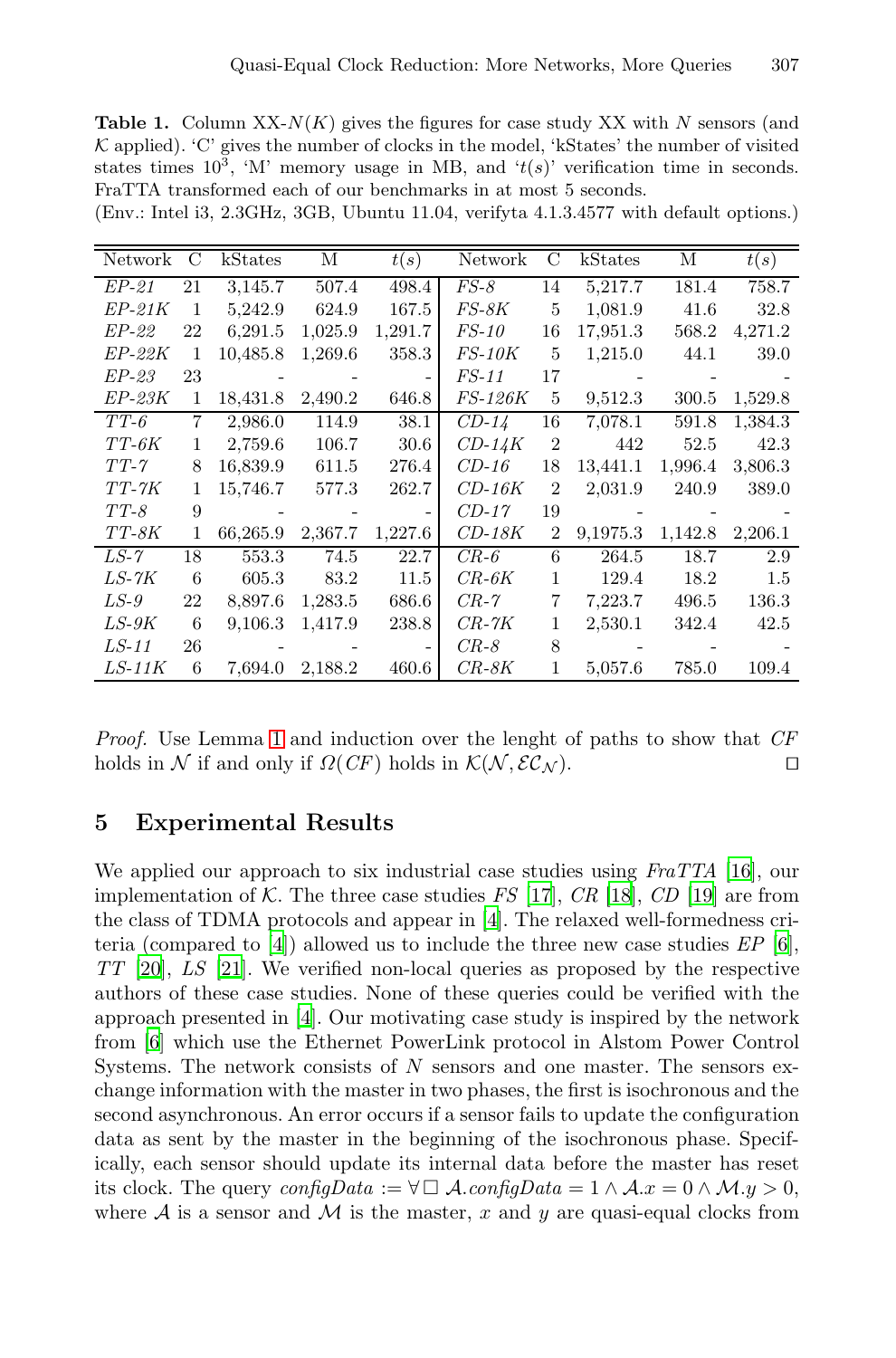the same equivalence class, and *configData* is a boolean variable set to true by the edge that resets x when  $A$  has successfully updated its configuration data, checks whether this network is free from errors as explained before. Note that query *configData* is non-local and in addition refers to an unstable configuration. We refer the reader to [17–21] for more information on the other case studies.

<span id="page-13-2"></span>Table 1 gives figures for the verification of the non-local queries in instances of the original and the transformed model. The rows without results indicate the smallest instances for which we did not obtain results within 24 hours. For all examples except for *TT*, we achieved significant reductions in verification time. The quasi-equal clocks in the *TT* model are reset by a broadcast transition so there is no interleaving of resets in the original model. Still, verification of the transformed *TT* instances *[i](#page-14-10)ncluding* transformation time is faster than verification of the original ones. Regarding memory consumption, note that verification of the *K*-models of*EP* and *LS* takes slightly more memory than verification of the original counterparts.We argue that this is due to all resetting edges being *complex* in these two networks. Thus, our transformation preserves the full interleaving of clock resets and the whole set of unstable locations whose size is exponential in the number of participating automata, and it adds the transitions to and from location  $\ell_{nst}$ . The shown reduction of the verification time is due to a smaller size of the DBMs that Uppaal uses to represent zones [22] and whose size grows quadratically in the number of clocks. If the resetting edges are *simple* (as in *FS*, *CD*, and *CR*), our transformation removes all those unstable configurations.

# **6 Conclusion**

<span id="page-13-1"></span><span id="page-13-0"></span>Our new technique reduces the verification time of networks of timed automata with quasi-equal clocks. It represents all clocks from an equivalence class by one representative, and it [el](#page-14-1)iminates those configurations induced by automata that reset quasi-equal clocks one by one. All interleaving transitions which are induced by simple resetting edges are replaced by just two transitions in the transformed networks. We use *nst*-locations to summarise unstable configurations. This allows us to also reduce the runtime of non-local properties or properties explicitly querying unstable phases. With variables *rstI*, *rstO* we unfold information summarised in *nst*-locations, and together with a careful syntactical transformation of properties, we reflect all properties of original networks in transformed ones. Our new approach fixes the two severe drawbacks of [4], which only supports local queries and whose strong well-formedness conditions rules out many industrial case-studies. Our experiments show the feasibility and potential of the new approach, even if some interleavings are preserved and only the number of clocks is reduced.

## **References**

- 1. Rappaport, T.S.: Wireless communications, vol. 2. Prentice Hall (2002)
- 2. Cena, G., Seno, L., et al.: Performance analysis of ethernet powerlink networks for distributed control and automation systems. CSI 31(3), 566–572 (2009)